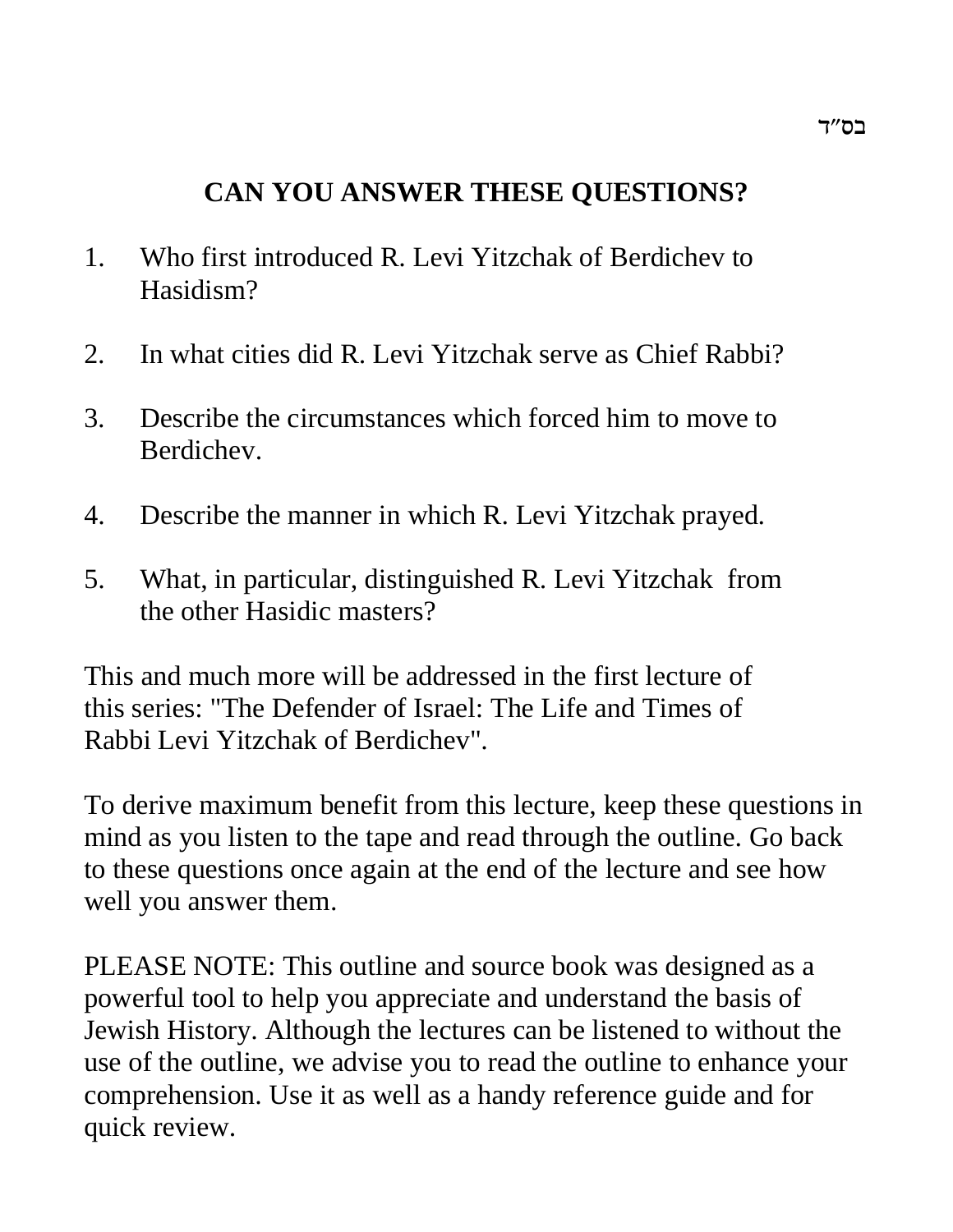#### THE EPIC OF THE ETERNAL PEOPLE Presented by Rabbi Shmuel Irons

#### Series X Lecture #1

#### THE DEFENDER OF ISRAEL: THE LIFE AND TIMES OF RABBI LEVI YITZCHAK OF BERDICHEV

#### The Holy Defender I.

 $A_{\cdot}$ 

האגדה מספרת [שכשנולד ר׳ לוי יצחק אמר הבעש״ט] שמחה גדולה הוא לנו היום. נשמה גדולה וקדושה מאוד אשר תמיד תמלץ אך טוב וסנגורי׳ בעד כלל ישראל ירדה היום לעולם. תולדות קדושת לוי אות ב׳

There is a story told that [the day when R. Levi Yitzchak was born, the Baal Shem Tov distributed a double portion of food and drink to his disciples.] He told them, "We should now rejoice, for today a very great and holy soul has come down to this world who will continually defend the Jewish people against the claims of the Accuser." **Toldos** Kedushas Levi paragraph 2

 $B<sub>r</sub>$ 

הה"ק החוזה מלובלין זי"ע (נפטר יום ת"ב שנת תקע"ה) היה אומר: בכל יום אני קובע לי שעה להודות לד׳ על אשר שלח לעוה״ז נשמה גדולה וקדושה הרבי׳ ר׳ לוי יצחק. תולדות קדושת לוי אות מ״ה

The holy Seer of Lublin used to say, "Every day I set aside time to thank Hashem for having sent the great and holy soul of R. Levi Yitzchak to this world." Ibid. par. 45

 $C_{\cdot}$ 

הה"ק ר' נחמן מברסלוב (נ' תקע"א) נכד הבעש"ט הק' זי"ע צוה לחסידיו שכאשר  $(1)$ יסע הה"ק מבארדיטזוב בגבוליהם יבדקו תפיליהן (תפיליו). וביאר טעמו שהה"ק מבא"ד הוא בבחינת "פאר ישראל". תולדות קדושת לוי אות מ"ח

The holy Rav, R. Nachman of Bratzlav, a great grand son of the holy Besht, may his merit protect us, ordered his followers to check their (his) tephilin if the holy Rav of Berdichev should come within their area. The reason he gave is that the holy Rav of Berdichev is considered to be the p'er Yisrael (the glory of Israel akin to tephilin). Ibid. par. 48

הרב מברדיטשוב הוא גדול בעיני מאד. חיי מר"ן חלק ב' פרק "גדולת השגתו"  $(2)$ 

The Rav of Berdichev is very esteemed in my eyes. The Life of Maran (of Bratzlav) II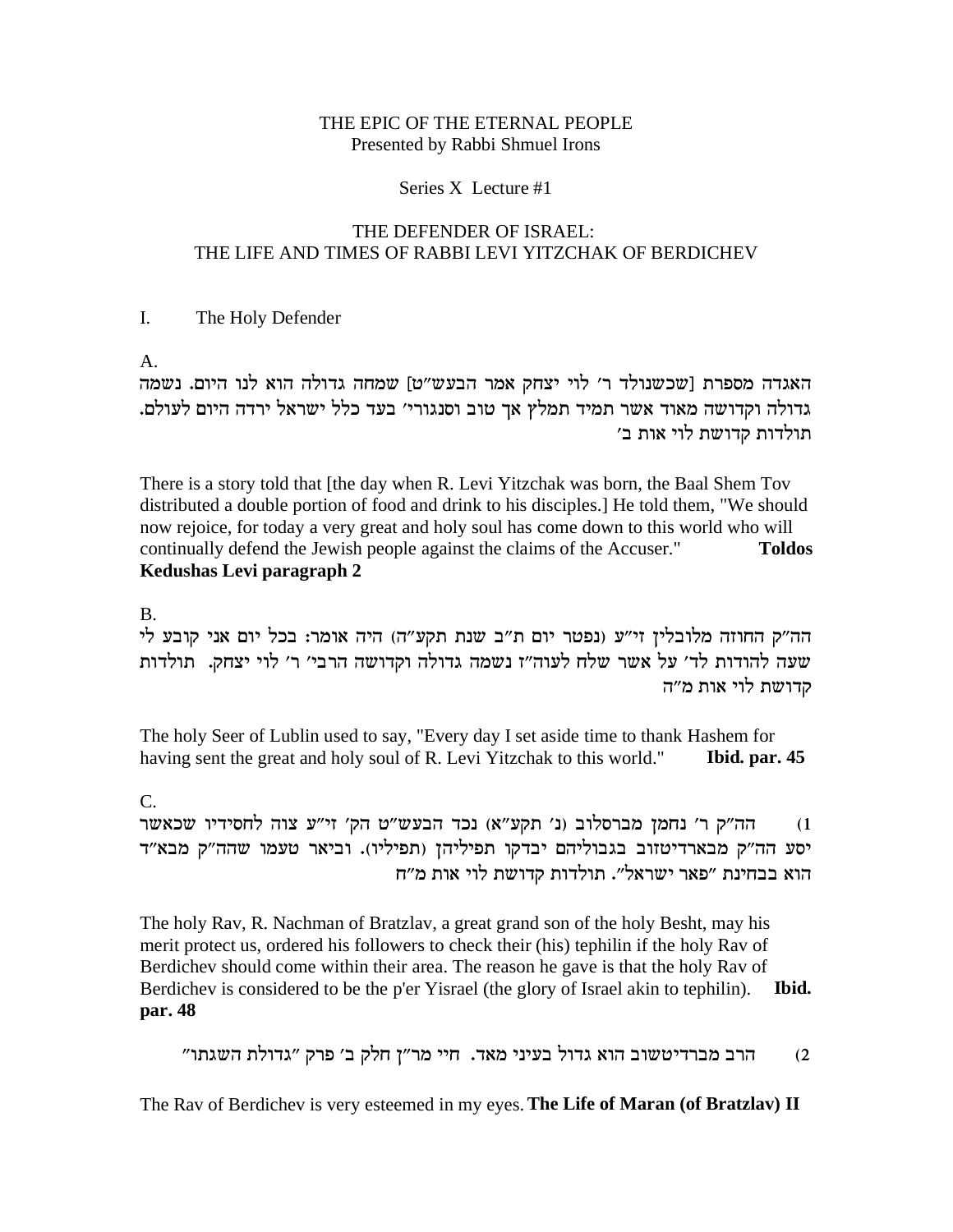D.

הה"ק ר' ברוך ממעזביז זי"ע (נפטר תקע"ב) . . . אמר . . . שזהו כמה שנים אשר מלאכי מרום מתקנאים בעבודת הקודש של הה"ק מבא"ד והשטן עומד וטוען ששוב אין נצרך ביהמ"ק וקרבנות של כה"ג וביאת המשיח יען שהה"ק הנ"ל מכוון כל הכוונות וכל היחודים שכוון הכה"ג בביהמ"ק וכדי לבטל קטרוג וקנאה הנ"ל מוכרח אני לפנים לשחוק ולהתלוצץ מעבודה זאת ולהראות מיעוט ערכה. אבל באמת יודע אני ומכיר הדק היטב גודל קדושתו. תולדות קדושת לוי אות נ״א

The holy Rav, R. Boruch of Mezhibezh  $(1750-1810)$ ... said... that, for many years, the angels on high were jealous of the holy service of the holy Rabbi of Berdichev and Satan stood up and claimed that there was now no further need for the Temple, the sacrifices of the High Priest and the coming of the Moshiach since the holy Rabbi [of Berdichev] concentrates upon all of those proper thoughts and yichudim (combinations of Divine names) which the High Priest concentrated upon. In order to annul this accusation and jealousy, I was forced to make fun of his Divine service and to [appear to] show its inferior worth. The truth is, however, that I very well recognize his great sanctity. Ibid. paragraph 51

E.

כשנתפס הה"ק רש"ז מלאדי בעל התניא זי"ע למאסר (בשנת תקנ"ט) והליכוהו לסיבת העלילה הנוראה לפעטרבורג (למצודת פעטר–פאל) צוה שתיכף יסע שליח מיוחד להה"ק מבארדיטשוב להזכירו ע"י קוויטל ופדיון בתפילתו. כשנשתחרר הודיע באגרת הבשורה להה"ק מבא"ד ע"י שליח מיוחד. ס' תולדות קדושת לוי אות ל"א

When Rav Shneur Zalman of Liadi, the author of the Tanya, was imprisoned in St. Petersburg, [in the year 1798,] as a result of a terrible calumny, he ordered his disciples to immediately dispatch a special emissary with a kvittel and pidion (written request and symbolic redemption) to the holy Rabbi of Berdichev that he mention him in his prayers. When he was freed, he sent a letter to the holy Rabbi of Berdichey through a special emissary. Ibid. paragraph 31

II. A Scion of a Dynasty of Torah Scholars

A.

רבינו הגה"ק מרן ר' לוי יצחק נולד בעיר הוסיקוב (מחוז פשעמישל) בשנת ת"ק לאביו הגה"ק מוהר"ר מאיר ז"ל שהיה אבד"ק זאמושטש בן הגאון ר' משה ז"ל ולאמו הצדיקת מרת שרה סאסיא נצר מטע מגזע המהרש"א ז"ל. (עוד היום מקובל לסגולה גדולה בכל עת שנצרכין לישועה להזכיר השם לוי יצחק בן שרה סאסיא) מקובל שאבותיו הקדושים למעלה בקודש שמשו בכתר הרבנות ל"ו דורות בעיירות שונות. תולדות קדושת לוי אות א'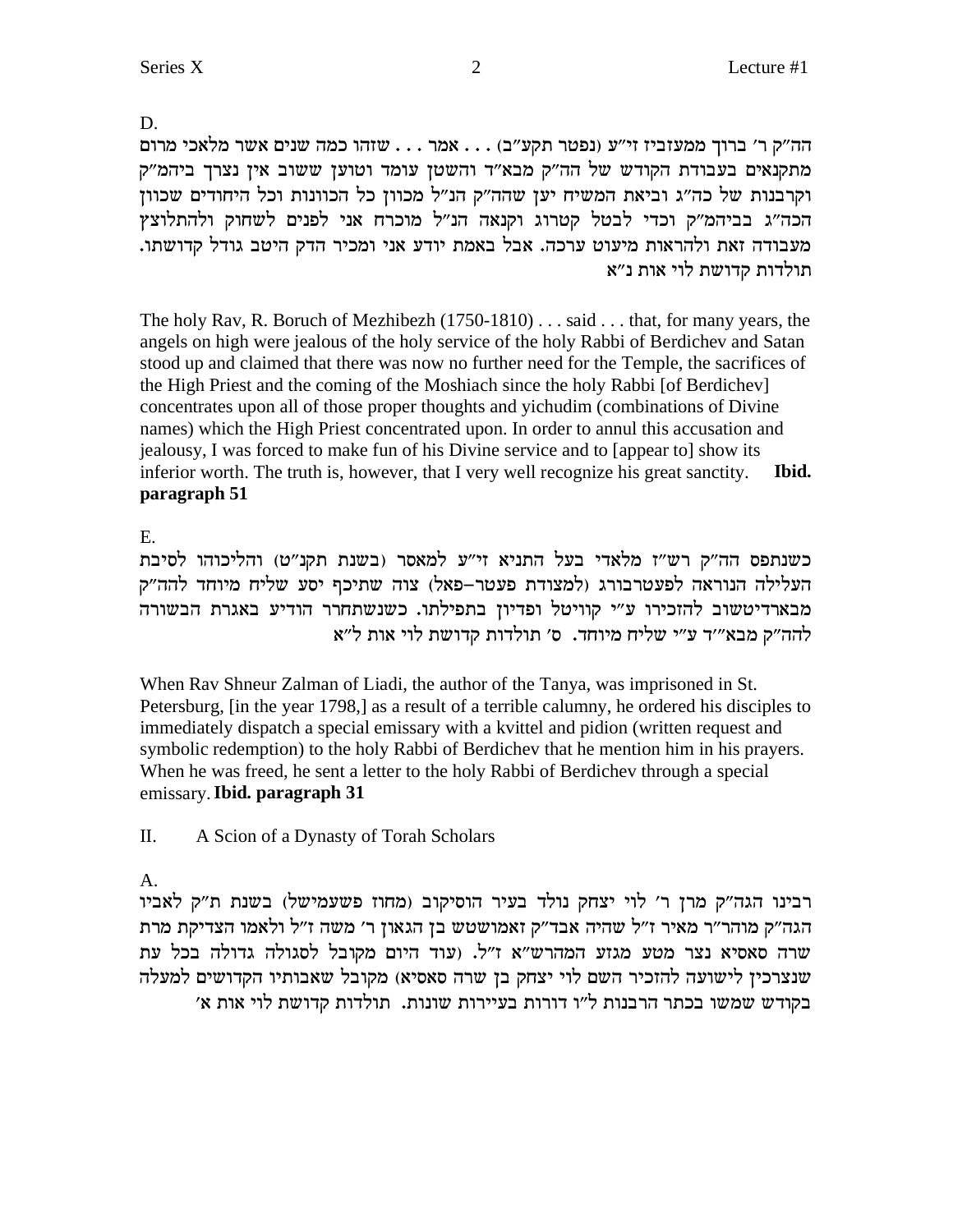Our holy Rabbi, HaRav HaGaon R. Levi Yitzchak, was born in the town Husakov, near Przymysl, Galicia, in the year 1740 to his father, HaRav HaGaon R. Meir, z"l, who was the head of the Rabbinical court of Zamosz, the son of HaGaon R. Moshe, z"l, and to his saintly mother, Sarah Sasha, a descendant of Rav Shmuel Eliezer Eidels (Maharsha), z"l. (To this day the very mention of the name, "Levi Yitzchak ben Sarah Sasha," is widely used as an effective talisman to protect a person from danger.) There is a tradition that his holy forefathers served in the Rabbinate in various cities for thirty six generations. **Toldos Kedushas Levi Paragraph 1** 

### $B<sub>r</sub>$

בשם אדוני אבי מורי ורבי זצוק״ל עם לבז גרתי, פירש רש״י ותרי״ג מצות שמרתי. הודיע לו זאת דרבותינו ז"ל אמרו ששלח לו להגיד ויהי לי שור וחמור, שלא יקנאו בו שלא נתקיים בו הברכות מטל השמים ומשמני הארץ, שזה אינו לא מטל השמים ולא משמני הארץ וכדי שלא יאמר דמהאי טעמא לא נתקיימו מחמת שלא שמר התורה והברכות לא נתנו לו רק על מנת שיקיים התורה כפי׳ בפרשת תולדות בפסוק (בראשית כז, מ) והיה כאשר תריד כו׳, לזה שלח לו שתרי"ג מצות שמרתי ואף על פי כן לא נתקיימו בי הברכות אף על פי ששמרתי התורה אם כן אין לך לנטור שנאה על הברכות וקל להבין: ר' לוי יצחק, ס' קדושת לוי, פרשת וישלח

The following is said in the name of my father, my guide and teacher, of blessed memory, regarding the verse, "With Lavan did I dwell (garty)," which Rashi explains to mean, "And I observed all six hundred and thirteen commandments (tarvag)." The reason he informed him of this is based upon the statement of our Rabbis, of blessed memory, that Yaakov sent Esay the message, "I have ox[en] and donkey[s]" in order that Esay not be jealous of him. He wanted to show him that [Yitzchak's] blessings of the dew of the heavens and the fat of the land had not materialized. But in order that Esay not counter with the argument that the reason the blessings were not fulfilled is [not because the blessings were ineffective but rather because Yaakov did not observe the Torah and the blessings were given only on the condition that he fulfill the Torah, as Rashi explained the verse in Parshas Toldos, (Gen. 27:40), "And it will come to pass that if you suffer etc." [because you feel unjustly wronged and that Yaakov no longer deserves the blessings because of his non observance of the Torah. It was for this reason that Yaakov sent him the message that despite the fact that he had fulfilled all of the six hundred and thirteen commandments (taryag), the blessings were still unfulfilled and therefore there is no reason to further harbor any hatred because of the blessings. **Kedushas Levi, Parshas** Vayishlach

### $C_{\cdot}$

וזכור אני כשהייתי קטן היה אבי ע"ה משלח על ידי לאיזה עניים ולא שלח על ידי משרת כדי לחנך אותי במצוה והכל בשמחה ובטוב לבב ובצינעא שלא יבוש העני. והא–ל יתן לנו שעל ידי מעשה הצדקה ובפרט על ידי מתנות לאביונים בזה היום ישפיע רב חסד וששון ושמחה לכל העולמות עד עולם הזה עולם הטבע כמו שנאמר והיה מעשה הצדקה שלו׳, וגדולה צדקה שמקרבת את הגאולה, וצדקה תהיה לנו ולכל ישראל חיים ושלו' אמן סלה: ר' לוי יצחק, ס' קדושת לוי, פורים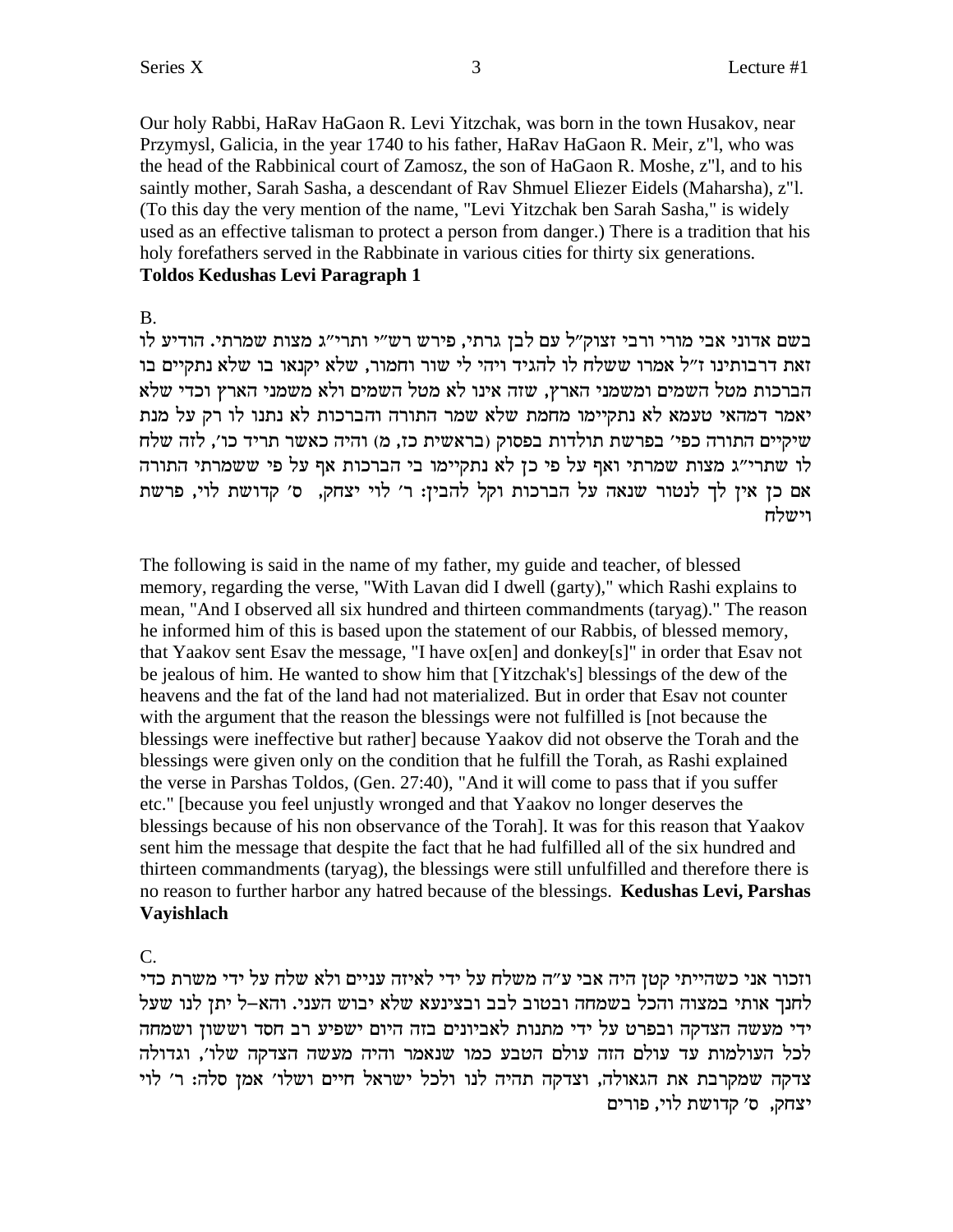I remember that, as a child, my father, of blessed memory, would send me to deliver Mishloach Monos to certain poor people. He didn't send it through a servant in order to train me in the observance of the mitzvah. It was all accomplished with joy and satisfaction and with discretion in order not to embarrass the poor man. May Hashem shower his grace upon all of the worlds including this natural world with much kindness, joy and happiness, through the merit of matanos l'evionim (gifts to the poor).... Ibid. Purim

## D.

רבינו הק׳ נתגדל על ברכי אבותיו שהיו גדולים בתורה ובקדושה. אצלם מלא כרסו בש״ס ופוסקים ומיד בימי נעוריו נתפרסם לעלוי. בימי עלומיו נתחתן עם הגביר הקצין ר׳ ישראל ממשפחת פרץ מלוברטוב. שם בבית חותנו התרועע עם אברכים רבנים חריפים גדולי התורה ונתעלה בידיעת התורה מעלה מעלה לגאוז ולתפארת. תולדות קדושת לוי אות ד׳

Our holy master was raised on the knees of his forefathers who were giants of Torah and sanctity. He absorbed much of the Talmud and the Poskim (legal rulings) and soon gained fame as a prodigy. In his adolescence, [at the age of seventeen], he married the daughter of the noble man of wealth, R. Yisrael, of the family of Peretz of Lubartow (near Lublin). There, in his father-in-law's house, he became a member of a group of great Rabbinic scholars, brilliant giants of Torah, [including HaRav HaGaon R. Yosef Teomim, author of the Pri Megadim, and he rose to new heights in his knowledge of Torah. Toldos Kedushas Levi paragraph 4

#### III. HaRav HaGaon R. Shmelke

 $\mathbf{A}$ 

ותהי ראשית נסיעתו להרב הגה"ק ר' שמעלקא (מניקלסבורג) זי"ע שהי' אז רב בריטשוואהל (הסמוכה ללוברטוב) תלמידו המובהק של המגיד הגדול ממעזריטש זי"ע. תולדות קדושת לוי אות ה׳

R. Levi Yitzchak first traveled to HaRav HaGaon R. Shmelke (of Nikolsburg), may his merit protect us, who was at that time the Ray of Rychivol (adjacent to Lubartow), the distinguished disciple of the great Magid of Mezritch, may his merit protect us. **Toldos** Kedushas Levi paragraph 5

 $\mathbf{B}$ .

רבו הה"ק ר' שמעלקא מניקלסבורג זי"ע העיד עליו שאינו שח שום שיחה בלי כוונה קדושה ומבלי יחודים. . . . בחליפות מכתבים ביניהם הי׳ כותב הה״ק ר׳ שמעלקא להה״ק מבא״ד תלמידי בנגלה ומורי ורבי בנסתר. והה"ק מבא"ד כתב אליו מורי בנגלה ותלמידי בנסתר. שם אות מ"ז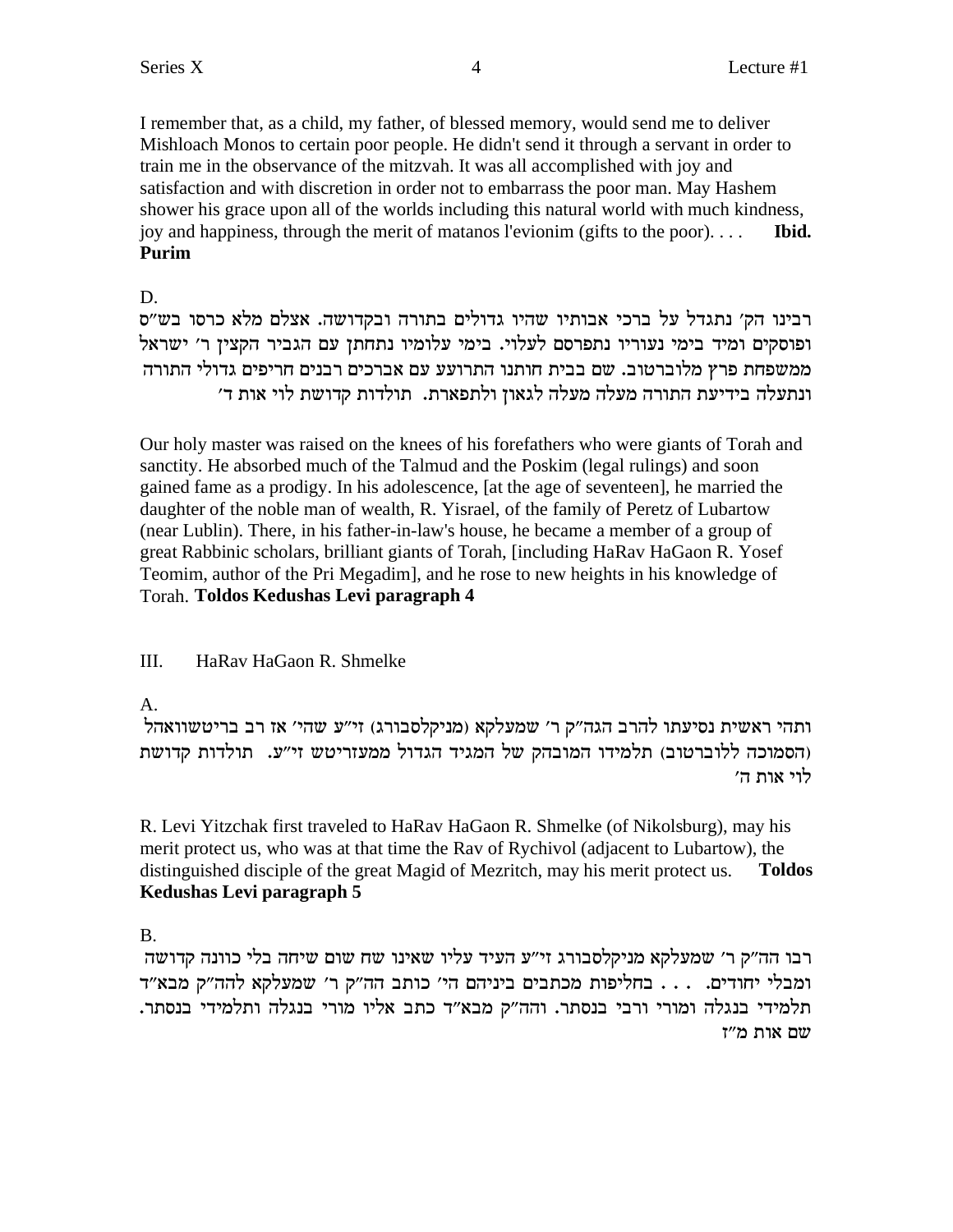His master, the holy Rabbi, R. Shmelke of Nikolsburg, may his merit protect us, testified that R. Levi Yitzchak did not speak anything without first having a holy intention and having first concentrated on the proper yichudim (combinations of the Divine names)... In their correspondence, R. Shmelke would address R. Levi Yitzchak as, "My disciple in nigleh (exoteric knowledge) and my mentor and teacher in nistar (esoteric knowledge)." R. Levi Yitzchak would address R. Shmelke as, "My disciple in nistar (esoteric knowledge) and my mentor and teacher in nigleh (exoteric knowledge)." Ibid. par. 47

#### $C_{\cdot}$

וכמ"ש בצירוף הימים שמעשירי באב עד יום ראשון של סוכות על פי מה ששמעתי מהרב הגאון מוה' שמואל שמעלקא אב"ד דק"ק נ"ש כי מר"ח ניסן עד בעשור לחודש בו הם עשרה ימים כנגד אות י של אדנ״י, ואח״כ ארבעה ימי ביקור קרבן פסח הם נגד אות ד, ואח״כ מיום הראשון של פסח עד ערב שבועות הם חמשים יום כנגד אות נ, ואח״כ יום ראשון דשבועות נגד אות א דאדנ״י, [והוא צירוף ידנ״א אותיות אדנ״י], ואז נבנה המלכות עד שנתגלה אות א במלת אנכי ד' א-להיך עכ"ל. וכמוהו אמרתי גם אני בימים הללו, שמעשירי באב עד כ"ט באלול הם חמשים יום כנגד אות נ, ואח"כ עשי"ת נגד אות י, ואח"כ ארבעה ימים שבין יוה״כ לסוכות הם כנגד אות ד, ואח״כ יום ראשון דסוכות הוא נגד אות א שהוא יום ראשון, כמ״ש בפסוק (ויקרא כג, מ) ולקחתם לכם ביום הראשון וגו׳, [והצירוף הוא ניד״א כנ״ל], וזה הוא בנין המלכות מחדש אחר החורבן. וגם כי בתשעה באב אסור ללמוד תורה ועליו נאמר (תהלים קיט, קכו) הפרו תורתך, לכן תיכף אתריו קורין פרשת ואתחנן עם עשרת הדברות להתחיל התורה ולקבל עול מלכות שמים מחדש: ד' ישראל המגיד מקזניץ, ס' עבודת ישראל. פרשת דברים

Similar to what I said regarding the arrangement of the days between the tenth of Ay and the first day of Sukkos, did I hear from HaRav HaGaon R. Shmuel Shmelke, the Chief Rabbi of the holy community of Nikolsburg. [He said regarding the arrangement of days from the first of Nissan,] "From the first of Nissan to the tenth of the month there are ten days. This corresponds to the letter "yud" (ten) of the Divine name "Adni". Afterwards, there are the four days of inspection for the Paschal sacrifice (korbon Pesach) which corresponds to the letter "dalet" [of "Adni"]. Afterwards, there are the fifty days from the first day of Pesach until the eve of Shavuos. They correspond to the letter "nun" [of "Adni"]. And afterwards, there is the first day of Shavuos which corresponds to the letter "aleph" of ["Adni"]. It was then that the kingdom of Hashem was revealed with the letter "aleph" serving as the beginning of the phrase, 'I (anochi) am the L-rd your G-d." In a similar vein, from the tenth of Av until the twenty ninth of Elul are fifty days, corresponding to the letter "nun". Afterwards, come the ten days of repentance, corresponding to the letter "yud". Afterwards, come the four days between Yom Kippur and Sukkos which correspond to the letter "dalet". Afterwards, comes the first day of Sukkos which corresponds to the letter "aleph", which is referred to as "rishon" first, as it states in the verse (Lev. 23:40), "And you should take for yourself on the first day etc." ... R. Yisrael, the Magid of Kozhnitz, Avodas Yisrael, Parshas Devorim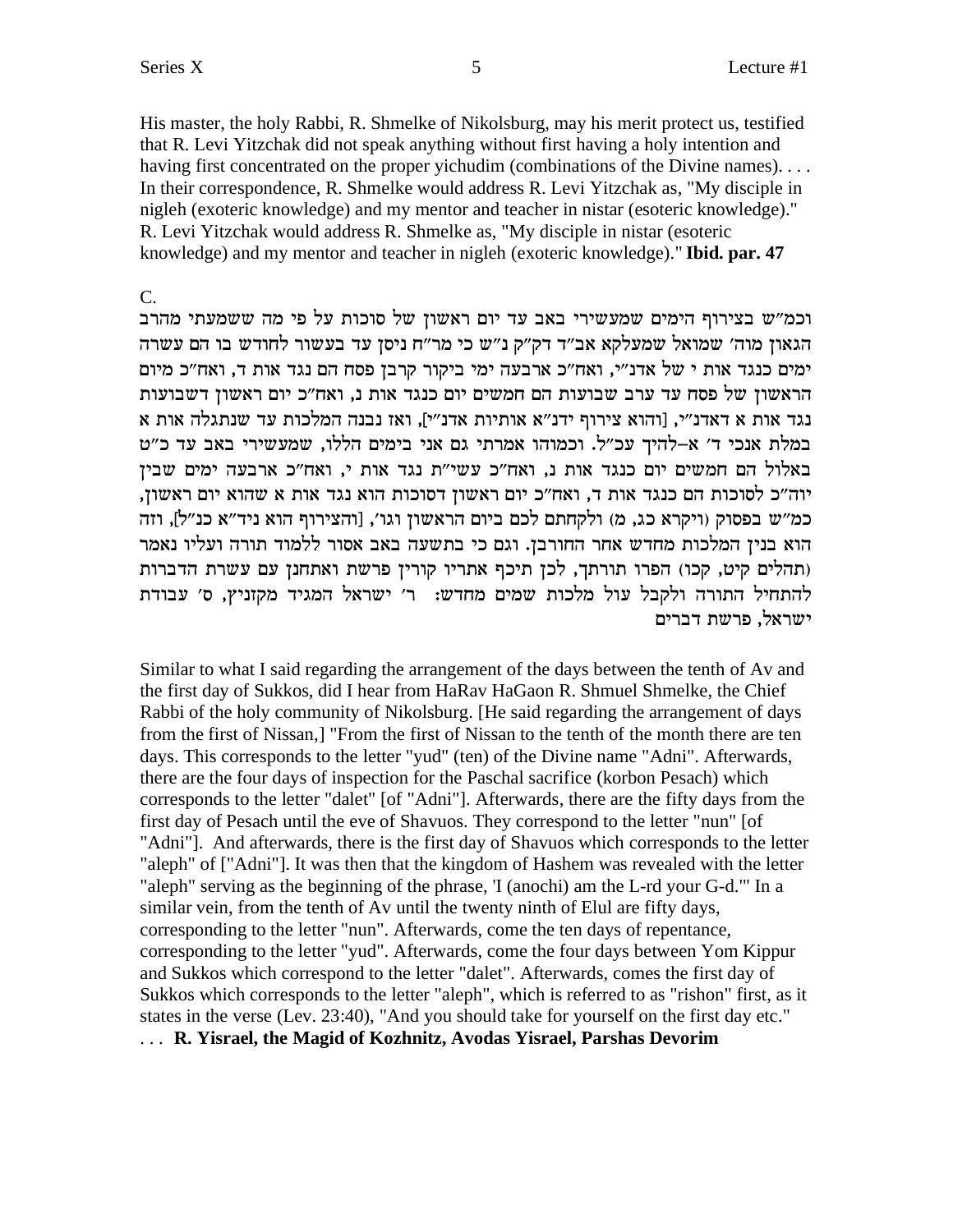#### IV. The Magid of Mezritch

 $A_{\cdot}$ 

הה"ק ר' שמעלקא ראה כי בהאברך הלז נטמן ונגנז אור עולם מלא ברכת ד' וכי הוא ראוי ליצק מים מהמעיין הנובע וממקור ראשון ע"כ הביאהו אתו עמו לבית הה"ק המגיד מוהר"ר בער ממעזריטש ויספחהו אל כהונת חברייא קדושא של תלמידי המגיד. ס׳ תולדות קדושת לוי אות ו

The holy R. Shmelke saw that within the young man was hidden and embedded an eternal light filled with the blessings of Hashem and that he was fit to pour water directly from the well springs and from the original source. Consequently, he prevailed upon him to go up together with him to R. Ber, the Magid of Mezritch, and he integrated him into the holy group of the Magid's disciples. Toldos Kedushas Levi paragraph 6

### **B.**

שמעתי מהצדיק אדוני מורי ורבי דוב בער נשמתו בגנזי מרומים בביאור דברי הזוהר הקדוש רזא דיחודא כיצד משנה זו בא לו לקרן דרומית מזרחית כו׳. ותמצית דבריו שיש שני מיני עבדות הבורא ברוך הוא יראה ואהבה וליראת הבורא אי אפשר לבוא רק אחר יגיעות ועמלו בתורה ובתפילה ומצות ומעשים טובים אז זוכה ליראת הבורא באמצעות מעשיו. ואהבת הבורא אי אפשר להשיג באמצעות מעשיו, כי אהבה בלתי אפשר רק כשרואה בעין שכלו מה שאוהב ולזה צריך התגלות א-להות ברוך הוא שהשם יתברך כביכול מאיר עליו שיאיר שכלו באהבת הבורא ברוך הוא ויאהב לד׳ עד כאן דבריו. ר׳ לוי יצחק מברדיטשב, ס׳ קדושת לוי פ׳ לך לך

I heard from the tzaddik, my master, mentor and teacher, R. Dov Ber, ... that there are two forms of serving the Creator, may He be blessed, awe and love. The only way to have awe of the Creator is through studying Torah with toil and labor together with prayer, mitzvos and good deeds. Then, through his actions, will he merit to have awe of the Creator. Love of the Creator is impossible to achieve through one's actions, for love is impossible without seeing the object of the love. For that, one needs a Divine revelation in which Hashem, may He be blessed, shines His light upon him, so that his intellect becomes illuminated with the love of His Creator. Only then can he love Hashem. Kedushas Levi, Parshas Lech Lecha

### $\mathcal{C}$ .

וכמו ששמעתי ממורי הגאון החסיד המפורסם מוהר"ר דוב בער מ"מ דק"ק מעזריטש, פירוש הפסוק (בראשית ז:א) בא אתה וכל ביתך אל התיבה, והיינו שישים האדם כל כוחותיו בתורה ובתפלה בכל תיבה שאומר ישים כל כוחותיו באופן שיבוטל מכל פעולתיו הגשמיים ועל פי התיבה שהוא רוחניות האותיות מדובק ומקושר האדם להבורא יתברך שמו. ואם יזכה האדם על פי התמדת עבודת האלקית יהיה האדם מנהיג הדיבורים כפי אוות נפשו הטהור. ובחינה זו נקרא בזוהר הקדוש בעלה דמטרנותא והבן. אבל בהתחלת עבודתו התיבה מנהיג לאדם להדבק בבורא יתברך שמו על ידי רוחניות האותיות, כי האותיות נמשך ברוחניות והמה מנהיגים את האדם ברוחניות. וזה לשון דיבור, כלומר הנהגה שמנהיג האדם ברוחניות. ודיבור הוא לשון מנהיג כמו דבר אחד לדור כו׳ (סנהדרין ח.) ספר קדושת לוי – פירושי אגדות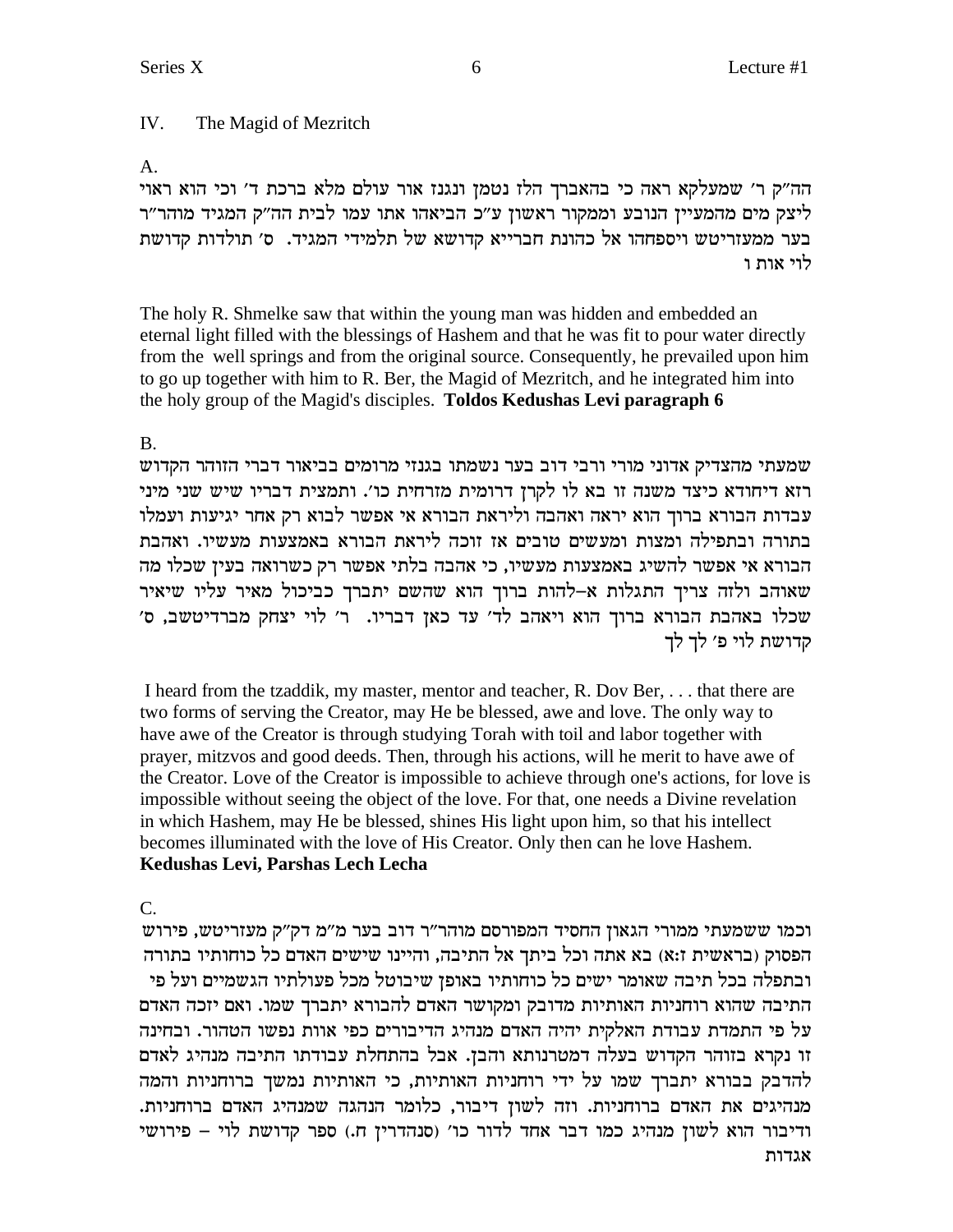I heard the following explanation of the verse (Gen. 7:1), "You and your family should come to the taiva (ark)," from my Master, the famous Gaon and chasid, R. Dov Ber of Mezrich: A person should put all of his energy in the study of Torah and prayer in every taiva (word) which he utters. He should concentrate to such an extent that he ceases all physical activities. Through the taiva, meaning the spiritual component of the Hebrew letters, the person clings and becomes connected to the Creator, blessed be His name. If a person merits, through his unceasing Divine service, he can direct the words to have the effect that he so desires. This level is referred to in the holy Zohar as, Baalah D'Matrinussa (the husband of the matron). At the beginning of his service, however, the taiva directs the person to cling to the Creator, blessed be His name, through the spirituality of the letters. For the letters are attracted to their spiritual source and guide the person to spirituality. This is why the word for speech, dibur, also means directing, as in, "One director or leader dabar for the generation." (Sanhedrin 8a) This is because speech is actually directing the person spiritually. **Kedushas Levi, R. Levi Yitzchak of Berdichev**

V. A Leader in Israel

# A.

בשנת תקכ"א והוא בן כ"א שנה נקרא הרב ר' לוי יצחק לרב אב"ד בריטשעוואהל למלאות מקום הה"ק ר' שמעלקא שנקרא אז לרב בעיר שינאווי (ומשם נקרא לעיר הגדולה 'ניקלסבורג). תולדות קדושת לוי אות י

In the year 1761 (1766), at the age of twenty one (twenty six), R. Levi Yitzchak was invited to become the Chief Rabbi of Rychivol to fill the vacancy left by R. Shmuel Shmelke who was invited to become the Rav of the city of Sieneawa. From there, R. Shmelke was subsequently invited to become the Rav of Nikolsburg. **Toldos Kedushas Levi paragraph 10**

# B.

דרכו [של ר׳ לוי יצחק] היתה בשעת התפילה להתפלל בפחד ורעדה, ולא היה יכול לעמוד על מקומו מחמת פחד. וכשאדם הניחו בזווית זו מצאו בזווית אחרת. וכל העומדים בשעת תפילתו סמר שערת בשרם ונמס לבבם ונתפשטו כל העקמומיות שבלב מקולו. ר' מנדל 153 'בודק, סדר הדורת החדש לבוב 7981 עמ

R. Levi Yitzchak would pray with fear and trembling and couldn't remain standing in his original place because of his fear [of G-d]. If someone would leave him in one corner, they would find him in the other. The hairs of all of those who would be standing near him at the time of his prayers would stand on end, their hearts would melt and the crookedness of their hearts would become straight from the sound of his voice. **R. Mendel Bodek, Seder HaDoros HaChadash p. 35**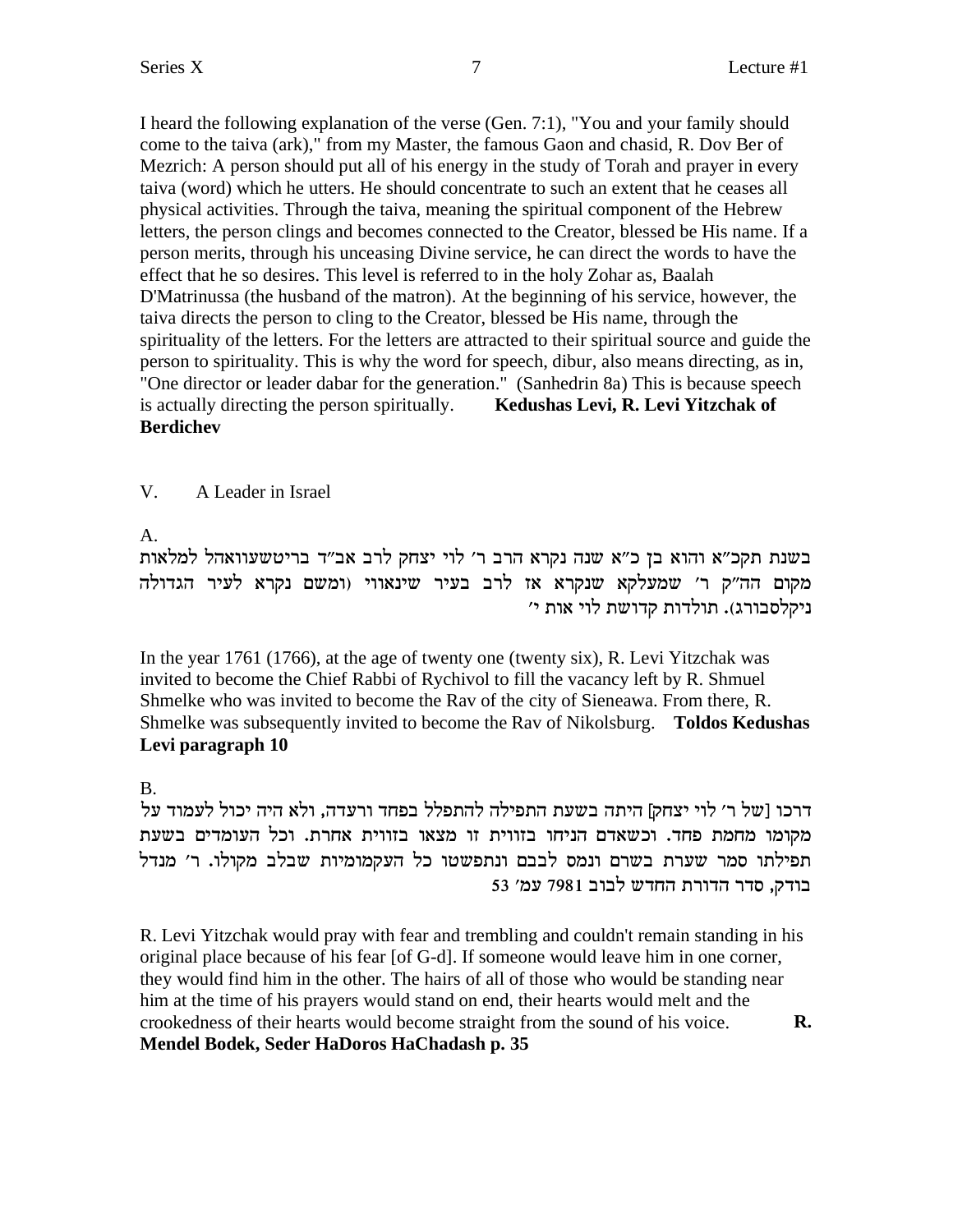C.

בעתים הללו התגברו כת המתנגדים לשלוח ידם בהחסידים ולרודפם בתחבולות ועלילות שונות וידם היתה במעל גם על הה"ק ר' לוי יצחק האבד"ק ריטשעוואהל שהצטיין כבר בנעוריו לעמוד חזק של החסידות ע"כ ציערו אותו שם עד למאוד עד אשר הוכרח פ"א לעזוב אותם ביום הושענה רבה עם הד׳ מינים שבידו כי לא היה יכול עוד להתמהמה אצלם מגודל הרדיפות ומצא מקום מפלט בקאזניץ הרחוקה בבית אוהבו ומעריצו המגיד מק' בעל עבודת ישראל. תולדות קדושת לוי אות י"א

At that time, the opponents of the Chassidim took the initiative to attack them and to pursue them through all kinds of unscrupulous means. They also victimized R. Levi Yitzchak, the Chief Rabbi of Rychivol, who, from his youth, was a pillar of the movement. That is why they singled him out and tormented him to such an extent, that he was forced to take leave of them on Hoshanna Rabbah while the four minim (lulav, hadas, aravah, esrog) were still in his hands, for he wasn't able to stay there any longer, due to the immensity of the hostility shown to him. He found refuge in the distant city of Kozhnitz in the house of his close friend and admirer, the holy Magid, the author of the Avodas Yisrael. Toldos Kedushas Levi paragraph 11

D.

נידון המחלוקת שנתעוררה בעוונותינו הרבים על הרב האי גאון החסיד המפורסם  $(1)$ אבד״ק זעלחאו נ״י שאלתי את אמו״ר נ״י והשיב לי בזה הלשון: מה זה חידוש אצלכם כבר היה לעולמים דברים כאלו. מצינו אברהם אבינו ע"ה שהפיל אותו נמרוד לכבשן האש ויצא בשלו׳ וכשבא לארץ ישראל נתהוה רעב בארץ, ואמרו יושבי המקום ההוא מחמת שזה המין בא אצלנו אירע מקרה זו, וזה היה מעשרה נסיונות. איגרת הקודש הנדפס בסוף ס׳ נועם אלימלך מר׳ אלעזר בנו של ר׳ אלימלך מליזענסק

Regarding the controversy surrounding that great Gaon, the famed Chasid, the Chief Rabbi of Zholikhov, I asked my father, and he answered me the following: Why do you consider such a thing a novelty? Things like that have occurred from time immemorial. For instance, when Avraham was thrown by Nimrod into the fiery furnace and left it unscarred and then later came to Eretz Yisrael, which soon experienced a famine, the inhabitants blamed it on him. They argued that it occurred because this heretic came to reside here. This is why it was one of the ten tests. Igeres Hakodesh, R. Elazar, the son of R. Elimelech of Lizhensk (Lezajsk)

יסופר שבעת אשר התלקחה המחלוקת הגדולה של כת המתנגדים נגד החסידים וידם  $(2)$ היתה במעל גם על הה"ק בהליכתו לביהכנ"ס מעוטף בטו"ת פגעה בו אשה אחת מנשי המתנגדים ושפכה על פניו קתון של מים לאמור: צא מכאן – איש נבזה! הה"ק לא שת לבו למעשה זאת הרשעה והלך לביהכנ"ס ואמר ברוב התפעלות ותמימות: רבש"ע אל תענשם ממרומים – בוודאי לא עשתה זאת מבלי ידיעת ורצון בעלה וא״כ היא אשה כשרה שעושית רצון בעלה. תולדות קדושת לוי אות פ״ו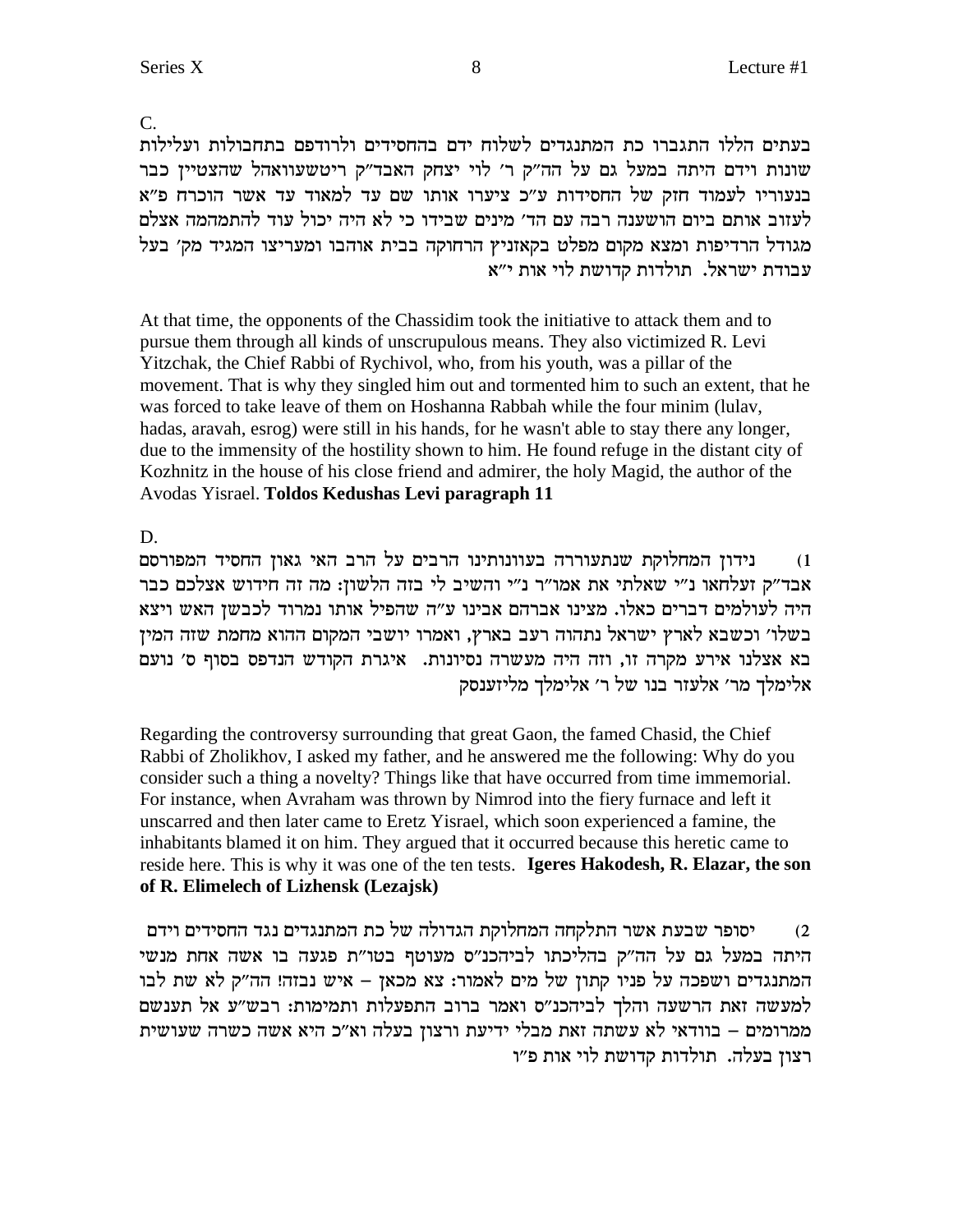It is told that at the time of the great controversy between the Chasidim and their opponents, who also victimized the holy R. Levi Yitzchak, it once happened that R. Levi Yitzchak was walking to the synagogue wearing his talis and tephilin when a woman from the group of Misnagdim (opponents) threw a pitcher of water in his face saying, "Get out of here you repugnant person!" The holy Rabbi paid no attention to this terrible incident and walked into the synagogue and said with great feeling and sincerity, "Master" of the Universe, don't punish them from on high. She certainly did this with the consent of her husband. If so, she is an upright woman who fulfills the will of her husband." Toldos Kedushas Levi paragraph 86

 $E_{\rm{L}}$ 

וגלוי וידוע לכל ישראל אחינו אשר דברי אאמ״ו שי׳ הם ברום המעלות אשר רוח ד׳  $(1)$ דיבר בו ואלפים מישראל אשר שמעו דברי רוח קדשו נתלהבו לבם ונפשם לעבדות ד׳ ומעודו עד היום הזה אהלו אוהל של תורה ללמוד עם תלמידים חדושי הלכות ולחדש חידושי אורייתא. ר׳ מאיר בנו של ר׳ לוי יצחק, קדושת לוי, סוף כללות יומים טובים

It is well known to all of Israel, our brothers, that the words of my master, my father, are on the highest levels, for the spirit of Hashem speaks through him. The hearts and souls of the thousands of Jews who have heard the words of his holy spirit became thereby impassioned to serve Hashem. From his youth to this day, his tent was a tent of Torah in which he studied with his students new insights into the halacha and he himself discovered new insights into the Torah. R. Meir, the son of R. Levi Yitzchak, **Kedushas Levi** 

[ר׳ לוי יצחק] העמיד אלפי תלמידים אשר למד עמהם גפ״ת (גמרא, פירוש רש״י,  $(2)$ תוספות). ר' מאיר בנו של ר' לוי יצחק, הקדמה לס' כתר תורה

R. Levi Yitzchak established thousands of disciples with whom he learned Gemora, Rashi, and Tosephos. R. Meir, the son of R. Levi Yitzchak, Preface to Sefer Kesser **Torah** 

כל זה כתבנו מלמוד גפ"ת והוא נכון, והשם יתברך יעזור לי שיצא לאור החבור  $(3)$ גפ״ת אשר בחידוד גפ״ת עושין נחת רוח ליוצרינו ומצפה אנכי לחסד הבורא ברוך הוא שיזכה אותי שיצא לאור חבורי גפ"ת. ר' לוי יצחק, קדושת לוי, כללות יומים טובים

We wrote all of this as a result of our studies in Gemora, Rashi, and Tosephos and it is correct. May Hashem help me to publish [my novellae] on the Gemora, Rashi, and Tosephos for Hashem is pleased with such novellae.... R. Levi Yitzchak, Kedushas Levi, Clalos Yomim Tovim

F.

כאשר מודעה זאת בכל הארץ אשר נתווכחתי וניצחתי ליצחק הזעליחאוור ריש בריוני שלהם  $\mathbf x$ בעיר וורשי . . . בהמון חוגג בתוך אוהל השם בבית הכנסת דעיר פראגא. . . . היה כאילם לא יפתח פיו. אגרת מהרה"ג ר' אברהם קצנלנבוגן אב"ד דבריסק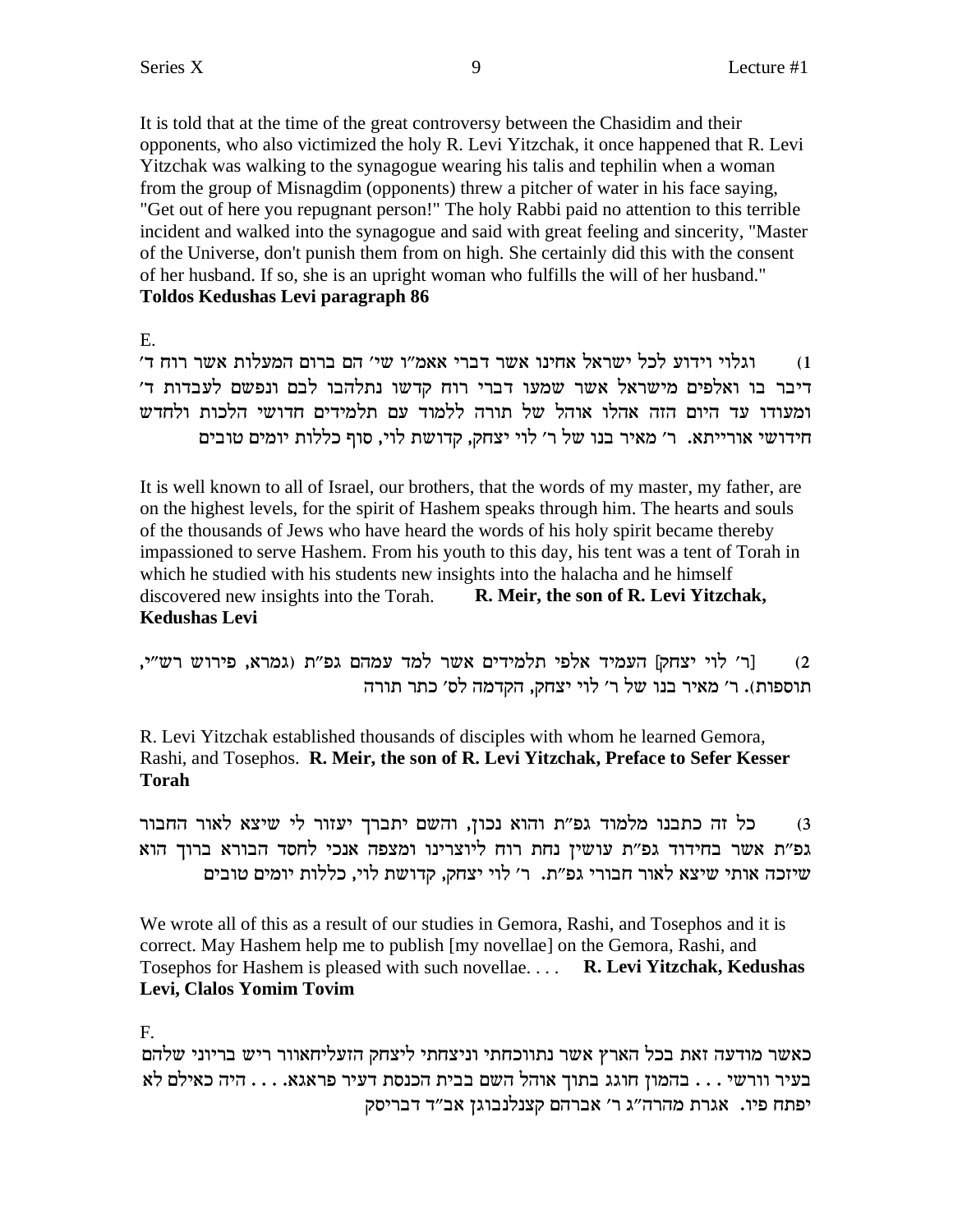It became well known throughout the land that I had engaged and defeated in debate Yitzchak Zholikhover, the head of their rogue group, in Warsaw. ... This was done in public in the synagogue of the suburb of Praga.... He was like a mute and didn't open his mouth. Letter from HaRav HaGaon R. Avraham Katzenellenbogen, Chief Rabbi of Brisk

G.

. . . ואף שהיו בקהלתכם מעולם אנשי שם ויראי אלקים מחמת שהיו ידי מחזיקי כת הנ"ל תקיפה עליהם עיניהם כלות כל היום ואיז לאל ידם . . . אך אחרי אשר ראינו שרומפמכ"ת הסכימו שלא לרחק אותו ע״פ האופנים המבואר בעלה במוסכם, גם אנחנו נענינו ראשינו להסכמתם, ואולי ישוב מדרך התועה ולא ידריך עוד את העם בדרך לא סלולה. ואם ימאן ויתן כתף סוררת . . . כבר עוררנו במכתבינו . . . וכן עתה גזרתנו . . . להרים העטרה מאת הרב הנ"ל אב"ד דקהלתכם. אגרת מק"ק ווילנא לק"ק פינסק אודות ר' לוי יצחק (מברדיטשב) אב"ד דפינסק, ו' תמוז תקמ"ד, נחתם ביד הגר"א והג"ר שמואל ב"ר אביגדור

To the leaders of the holy community of Pinsk . . . That one (R. Levi Yitzchak) who has been appointed to your community as Rav and Gaon is actually encouraging the evildoers who have cast off the yoke of Torah and Mitzvos to innovate customs which were unknown to our holy forefathers. They are Hashudim (suspected) sect, who call themselves Hasidim. Already the lay and spiritual heads of the leading communities have joined together to root out the thorns and thistles from the vineyard of Israel, by scattering these clusters of evildoers, driving them from us and annulling their strange customs which have no basis in our holy Torah. The desire of Hashem has been victorious: We have stood firmly against them, subduing and humbling them as the dust of the earth . . . Alas, however Satan is amongst us . . . in that some of the leaders of your community are of that sect and strengthen [the hand] of the evildoers. ... We have warned you in previous letters and have made known to you the restrictions and bans which communal leaders together with their Rabbis have promulgated against the sect. Although your community has always been made up of G-d fearing men of renown, the powerful influence of the sect has forced you into this position, and you long for relief. Even though it would have been better to remove the scepter and crown of authority from the Rav and Gaon, [R. Levi Yitzchak,] however, when you decided not to remove him, according to the condition outlined in the written agreement, we also agreed to abide by your decision. [We hoped that] perhaps he would turn away from his erring way and cease to continue to lead the people along the unpaved road. But if he continues to refuse to abide by this and he maintains his independence ... then, as we have urged you in our former letters . . . we decree that you remove the crown from that aforementioned Rav of your community, the head of your rabbinical court. Let him neither teach Torah nor render legal decisions . . . Letter from the leaders of the community of Vilna to the leaders of the community of Pinsk, 6th of Tamuz, 5544 (1784), signed by Rabbainu Eliyahu, the Vilner Gaon, and HaRav HaGaon R. Shmuel b. R. Avigdor, Chief Rabbi of Vilna, M. Wilensky, Hasidim u-Mitnagdim Vol. 1 pp. 132-36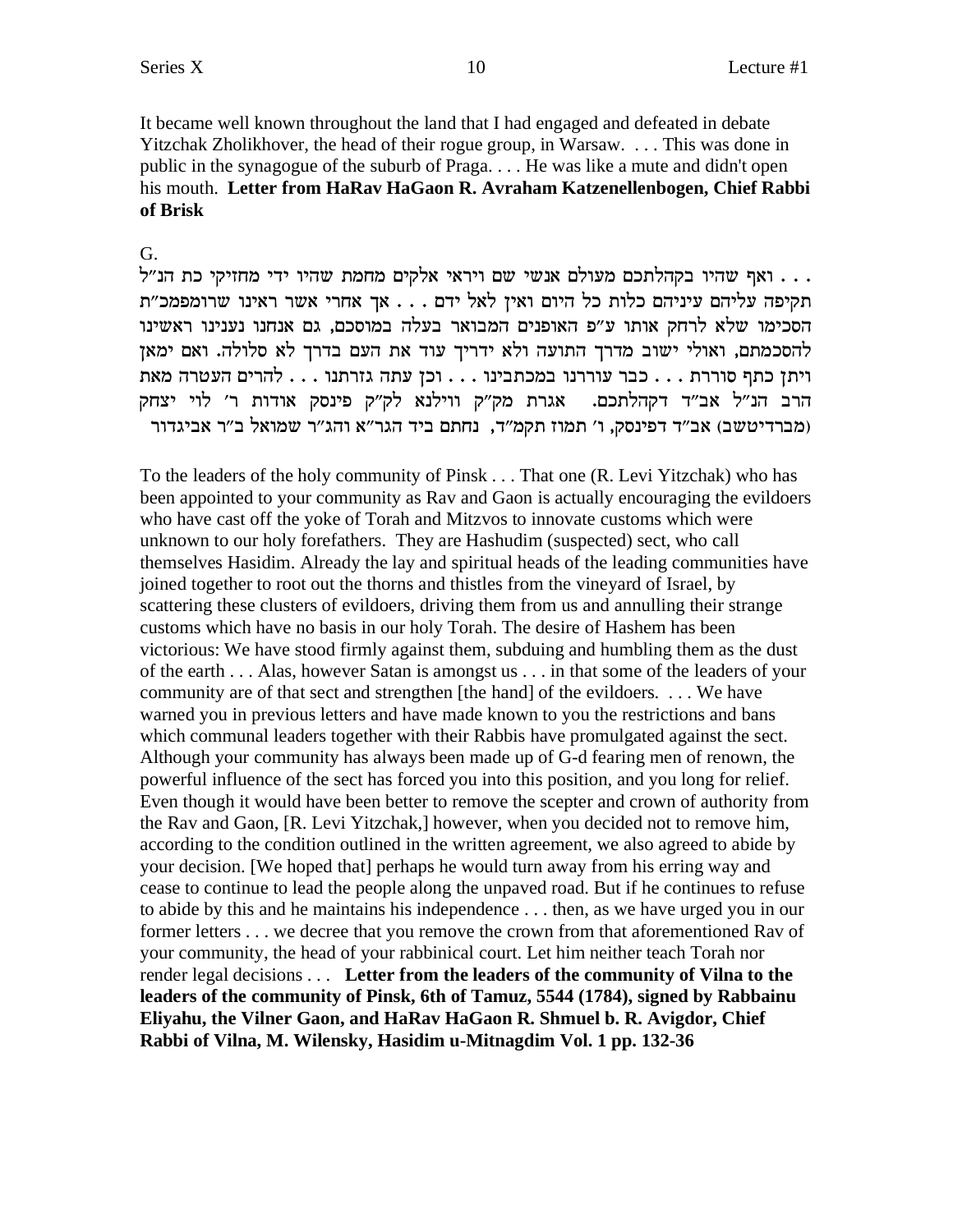H.

. . . היותו מתנהג בכמה דרכים וענינים אשר לא ישרו בעיני ובעיני כל רואי האמת. . . [החלפים] המוחזקים בידינו מימות עולם דור אחר דור באין פוצה פה ומפקפק . . . ואינם רוצים לאכול משחיטת החלפים ההם הכשרים והחליפו הטוב ברע לשחוט תמורתם בסכינים המלוטשים החדים. . . . ואני מפיל תחינתי לפניו . . . ויסור הוא וכל הנלוים אליו מלכת בדרך הזה עוד . . . ולא יחלק העם עוד לשני כיתות . . . ונזכה לעבדו שכם אחד עבודה תמה וכו' אגרת הג"ר אברהם קצנלנבויגן להג"ר לוי יצחק, ח' תמוז תקמ"ד הובא בס' "הגאון עמ'  $''629$ 

... Since he is acting in many ways and matters which are unbecoming in my eyes and in the eyes of all who see truth . . . The use of our chalafim (ritual slaughter knives) has been well established from time immemorial, generation after generation, without any objection or criticism. . . . The [Hasidim] do not want to eat from the ritual slaughter where our kosher chalafim were used. They have replaced good with bad as they are using the honed knives instead.... I am pleading with you... that you and your group abandon the road upon which you are traveling . . . so that the people be no longer divided into two factions . . . and we will merit to serve Him perfectly in unity. Letter from HaRav HaGaon R. Avraham Katzenelenbogen, Chief Rabbi of Brisk to R. Levi Yitzchak, Eighth of Tamuz, 1784

#### VI. From Pinsk to Berdichev

### $A<sub>1</sub>$

לס׳ הלכה פסוקה לר׳ שלמה בן משה כ״ץ מפינסק (נדפס בשקלאוו תקמ״ז) נתן ר׳ לוי  $(1)$ יצחק הסכמה כשהיה עדיין בפינסק בי"ח תמוז תקמ"ה ולס' כפני יונה לר' מנחם עזריה מפאנו (נדפס בקארעץ תקמ"ה) נתן ר' לוי יצחק את הסכמתו בכ"ה תמוז בברדיטשוב. עיין קהילות פינסק–קרליז ביז חסידות להתנגדות, הערה 25 למרדכי נדב, צדיק ועדה ע׳ 143

R. Levi Yitzchak gave his approbation to the work, Halacha Pesukah, written by R. Shlomo b. Moshe Katz of Pinsk (Printed in Shklov 5547-1787), on the eighteenth of Tamuz, 5545 (1785) while still in Pinsk. To the work, Canfei Yonah, written by R. Menachem of Fano (published in Koretz 5545-1785) he gave his approbation on the twenty fifth of Tamuz in Berdichev. Kehilos Pinsk-Karlin bein Chasidus L'hisnagdus, Mordechai Nadav

ד' אייר תקנ"א . . . אב"ד ור"מ דק"ק פינסק וגליל ולע"ע אב"ד דק"ק ברדיטשוב.  $(2)$ הסכמה מר׳ לוי יצחק לס׳ מאיר נתיבים מהרה״ג ר׳ מרגליות, שם

On the fourth of Iyar in 5551 (1791), [Levi Yitzchak] Av Bais Din and Reish Mesivta of the holy community of Pinsk and now the Av Bais Din of Berditchey. Approbation to Sefer Meir Nesivim, R. Meir Margolis, Ibid.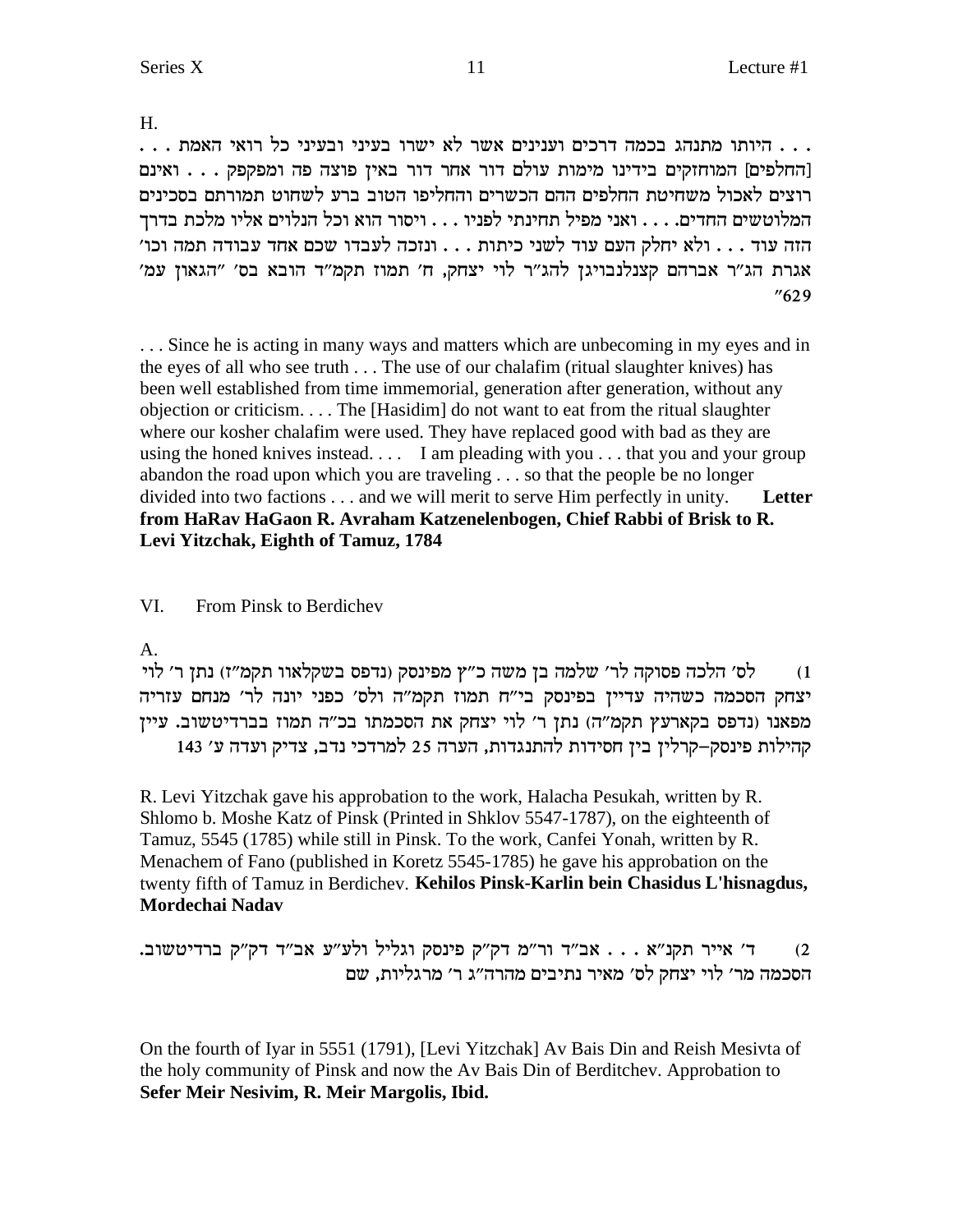**B.** 

שם בבא"ד זרחה שמשו של אותו צדיק בתקפה ובגבורתה והי' כל מבקש דבר ד' תורת הנגלה והנסתר, יראה, אהבה, ודרכי עבודה שבלב הי׳ הלך ונסוע לבארדיטשוב ושם אסף מלא חפניו קטורת סמים של קדושה וטהרה חשקות לתורת ד׳ ולמצותיו התלהבות ודביקת לד׳ ולעבודתו וכל הני מילי מעליותא הנצרכות לכא״א מישראל להשלמת נרו״נ. ס׳ תולדות קדושת לוי, אות כ״ז

There, in Berditchev, the sun of that tzaddik shone with all its strength. All who sought the word of Hashem, both nigleh and nistar (exoteric and esoteric wisdom), fear of Hashem, love of Hashem, and the proper way of prayer, would travel to Berditchev ... Sefer Toldos Kedushas Levi par. 27

 $\overline{C}$ .

הה"ק היה יושב גם כסאות למשפט לדון בין אדם לחבירו ושמענו מאדמו"ר הגה"ק האב"ד דפה בעל מנח"א זי"ע שסיפר שפ"א היה אצל הה"ק מבא"ד ד"ת בין סוחרי יער ועצים סכסוך עצום של הון רב. הצד הא׳ שראה שמצבו בד״ת חלוש וגרוע התחיל לחפש אמתלאות והשמטות להמלט מהד"ת ובתוך הטענות ענה ואמר הבעל דין הלז להה"ק אולי הרב מבא"ד אינו מבין בטוב בעניני מסחר ויער? השיבו הה"ק בפנים שוחקות ואמר: ווען ס'זאל זיך האנדלען אין מילי דשמיא למשל תורה לערנען קענט איהר אפשר בעסער פון מיר. אין יראת שמים האט איהר וודאי מעהר פון מיר. אבער אין מילי דעלמא $x - y$ ין געשעפטס ענינים דארט בין איך אין דער היים. דאס פערשטיי איך שוין בעסער פון אייך. תולדות קדושת לוי אות  $12''$ 

The holy Rabbi would also sit in Bais Din (judgment) to settle legal issues between the various parties. We heard the following story from the Admor of Muncacz, the Rav HaGaon, the author of the Minchas Elazar: Two lumber merchants once brought a case before the holy Rabbi of Berditchev which involved tremendous sums of money. When one of the sides realized that his position in the Din Torah was weak [and he was about to lose,] he began to search for some excuse, some way to extricate himself from the inevitable verdict. In the midst of the arguments and counter arguments, the litigant said to the holy Rabbi, "Perhaps the Rav of Berditchev simply doesn't understand the intricacies of commerce and forests?" The Rabbi replied to him in an amused tone, "If this would be an issue of Torah study, then it would be possible to argue that you are more knowledgeable than I. Regarding the fear of Heaven, I am sure you are my superior. But in matters of business, I'm at home. There I understand a lot more than you!" **Sefer** Toldos Kedushas Levi paragraph 19

VII. Serving Hashem with Fervor and Humility

 $A<sub>1</sub>$ 

דרכי עבודתו בקיום מצות ד' הי' באהבה עזה ותשוקה נמרצה כאש בוערת בעצמותיו. הוא לא היה יכול לישן במוצאי יו"ט רק הי' עומד ומצפה שיאיר היום בכדי שיוכל להניח תפילין. ... ככה התנהג א״ע בכל חפץ של מצוה הי׳ נושקו בכל לבו וכשעשה איזה מצוה עשאה ברתיחת כל רמ"ח איבריו ושס"ה גידיו בדביקות נורא ונפלא הי' אז ממש מופשט מחיי עה"ז. ס' תולדות קדושת לוי, אות ל'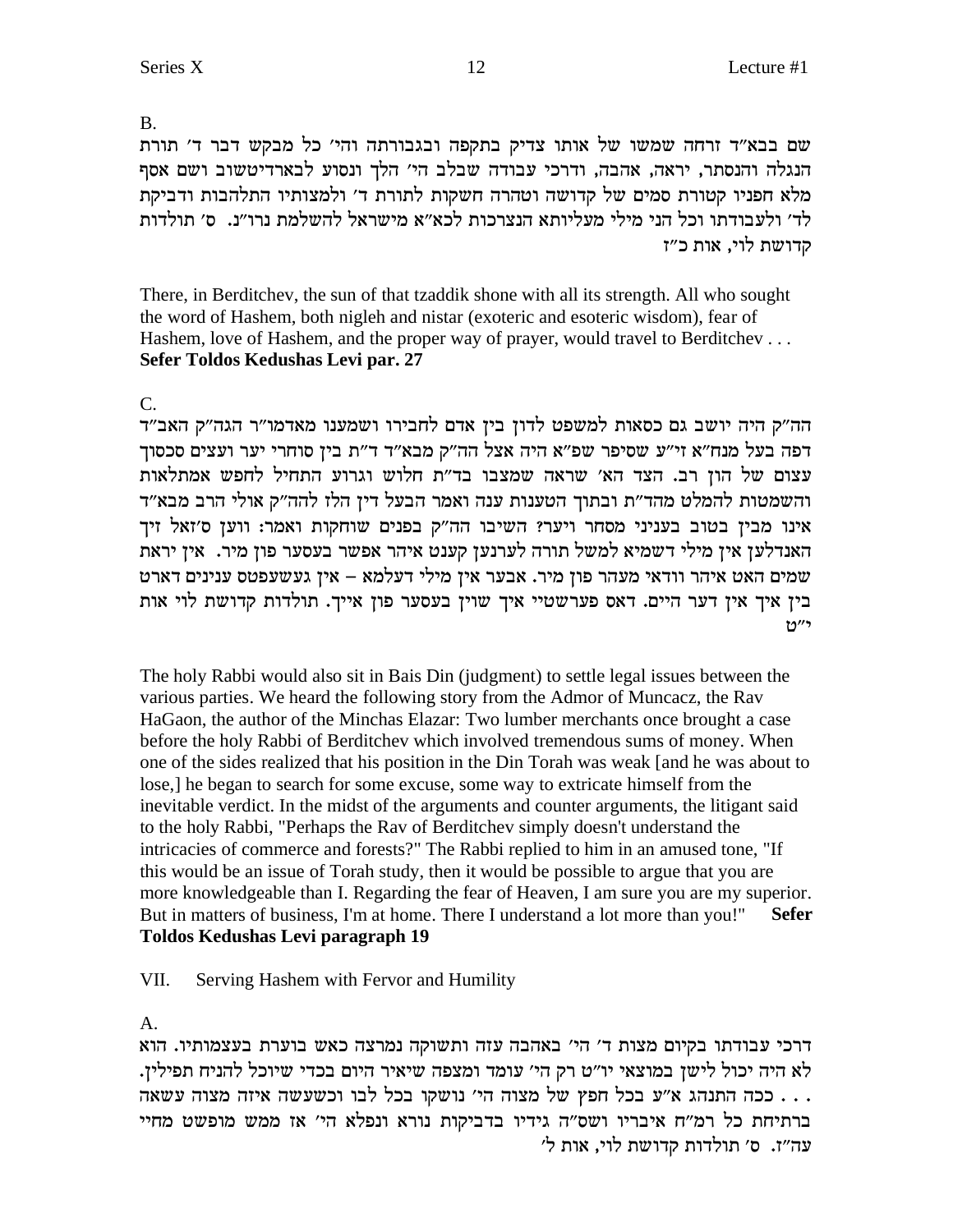He served Hashem by fulfilling His mitzvos with tremendous love and overpowering desire, like a fire that would be raging in his very bones. He wasn't able to sleep on the night after Yom Tov, as he was waiting in anticipation for the light of dawn so that he would be able to put on tephilin. . . . This is how he would act towards any object with which a mitzvah was performed: He would kiss it with all his heart. And when he would perform a mitzvah, all of his two hundred and forty eight limbs and three hundred and sixty five sinews would boil over with awesome and amazing d'vaikus (devotion). He was then totally removed from this world. Sefer Toldos Kedushas Levi par. 30

 $B<sub>1</sub>$ 

להה״ק הי׳ ג״כ עבודה גדולה במצות צדקה הוא נסע הרבה נסיעות לדלג על הערי״ם ולקבץ על הגביאו״ת לצורכי הכנסת כלה, פדיון שבויום וסתם לצורך החזקת ידי עניים הגונים. ובכל מקום אשר דרכו כפות רגליו הקדושים השאיר רושם קבוע בלב המוני ישראל. ס׳ תולדות קדושת לוי, אות ל״ד

The holy Rabbi put forth much effort in the Divine service of tzedakah (charity). He would travel far and wide to collect money for the needs of brides, for the redemption of captives, and for the support of the poor. Wherever he went, he would leave a profound impression upon the hearts of the Jewish masses. **Ibid. 34** 

C.

פ״א נדחק אנשים פשוטים לסוכתו והי׳ המקום דחוק. אמר אז: אנו צריכים לסבול את הלחץ ואת הדחק גם מאנשים פשוטים, כי לעתיד כאשר ישבו הצדיקים ועטרותיהם בראשיהם בסוכה של לויתן גם אני אדחיק א״ע לישב שם וכשיבא מי להוציאני משם בטענה מה עושה כאן איש מגושם? אשיבהו שגם אני סבלתי בסוכתי אנשים פשוטים. ס׳ תולדות קדושת לוי, אות ל״ט

Once, some coarse and simple people pushed themselves into his Sukkah and it was very crowded. He then remarked, "We have to bear the pressure and strain of even simple people, for in the future, when the tzaddikim will sit with their crowns on their heads in the Sukkah of Leviathan, I too will push myself in to sit there. And if someone comes to remove me, arguing, 'What is such a materialistic person doing here?' I'll reply, 'I too endured the presence of coarse and simple people." Ibid. 39

D.

והענין כל מה שאדם עושה מצוה או לומד תורה צריך להסתכל שיהיה כוונתו בלתי  $(1)$ לד׳ לבדו לעשות נחת רוח ליוצרו יתעלה. אמנם אחר המעשה לא יעלה בלבו חלילה שכבר עשה רצון הבורא ברוך הוא שאם יחשוב כך וודאי אין מעשיו רצוין כלל ועדיין בן זומא מבחוץ ולא קרב אל פתח העבודה אפילו שאם היה באמת שעשה איזה נחת רוח להבורא ברוך הוא יהיה מכיר בשפלותו שעדיין לא התחיל לעבדו יתברך מכח יראת הבורא שהיה נופל עליו . . . קדושת לוי, פרשת וירא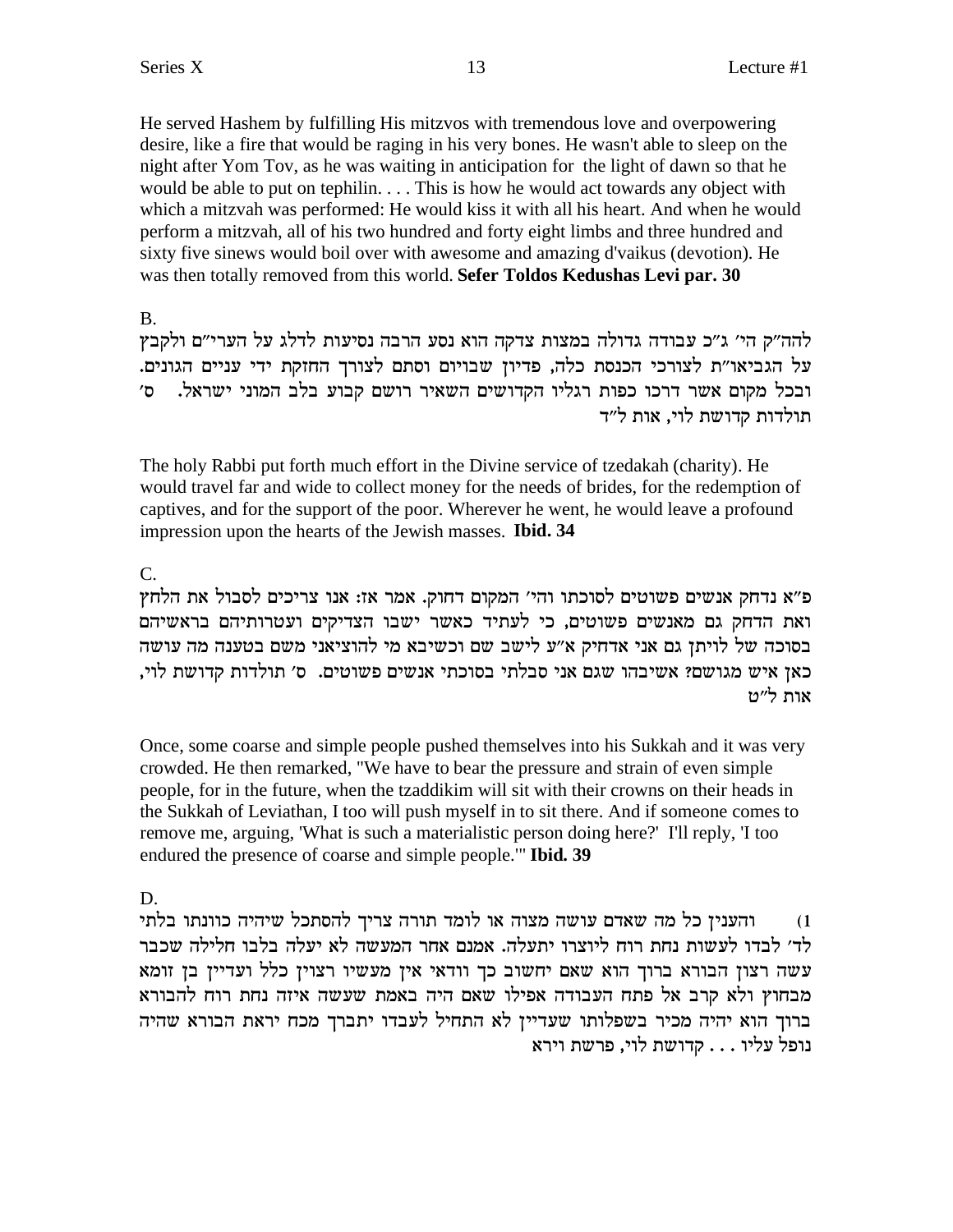The principle is that whenever a person performs a mitzvah or studies Torah, he should see to it that his intention is only for Hashem alone, in order to give his Creator pleasure. After he completes it, however, he should not think, G-d forbid, that he has already fulfilled the will of the Creator, blessed be He. For if he thinks so, his actions are certainly not pleasing to Hashem . . . and he has not yet come close to the proper service of Hashem. Even if he did give some small pleasure to Hashem, he should recognize his humble state, for he has not even begun to serve Him from a true state of fear that should have fallen over him. **Kedushas Levi, Parshas Vayereh**

האדם צריך להיות עניו בכל דרכיו ובכל מעשיו ושמא תאמר בעבדות ד׳ גם כן יהיה (2 עניו, חס ושלו' לומר כן אדרבה האדם צריך לומר מעשי שאני עושה מצות ד' חשוב אצל הבורא יתברך והשם יתברך כביכול יש לו תענוג מן המצות שלי שאני עושה, כי אם חס ושלו׳ האדם יהיה עניו במצות ד׳ ויאמר מה מעשי חשובים אל ד׳ זה הוא כפירה, אדרבה במצות ד' צריך האדם להיות לו לאמר מעשי שאני עושה רצון ד' הם חשובים בעיני הבורא ויש לו תענוג להשם יתברך ממעשי שאני עושה את מצותיו יתברך. קדושת לוי, פרשת עקב

A person should be humble in all his ways and actions. Don't say, however, that when it comes to Divine service, one should also be humble. G-d forbid! On the contrary, a person needs to say, "My actions, that were performed in the fulfillment of the mitzvos of Hashem, are important in His eyes and He, so to speak, has pleasure from my mitzvos." For if a person is going to be humble regarding the mitzvos of Hashem and will say, "What worth are my actions to Hashem?" it is [tantamount] to heresy! Just the opposite! When it comes to mitzvos, a person should say, "The mitzvos that I do are important in the eyes of the Creator and He derives pleasure from them." **Kedushas Levi, Parshas Ekev**

3) ההנה מה טוב ומה נעים לכל איש הישראלי להתדבק במדת ענוה וכמאמר הכתוב משלי כב,ד) עקב ענוה יראת ד', ואז יגרום שיתקדש שמו הגדול בזה על ידי אנשים אשר הם בוודאי חשובים ועושים מצות ומעשים טובים ואף על פי כן הם בעיניהם כאין נגד הבורא וזהו שנתגדל שמו ברבים. כן יתן לנו השם יתברך מדת ענוה ושאר מדת ישרות אמן: קדושת לוי, פרשת מצורע

How goodly and pleasant is it for every man of Israel to cling to the attribute of humility as is stated in Scripture (Prov. 22:4), "Humility leads to the fear of G-d." He will thus cause that Hashem's great name will be sanctified, for through such distinguished people that fulfill the mitzvos and perform good deeds, but nevertheless consider themselves to be nothing in the eyes of Hashem, will the name of Hashem be sanctified in public. May Hashem grant us the attribute of humility and the other positive attributes as well. **Kedushas Levi, Parshas Metzorah**

4) רהנה לשון מצוה פירוש לשון חיבור כנודע לשון צוותא חדא. וזהו פירוש כל העושה . מצוה כמאמרה, כפירושה של מצוה שמתחבר עצמו על ידי כן להבורא יתברך שמו וכו קדושת לוי, פרשת וירא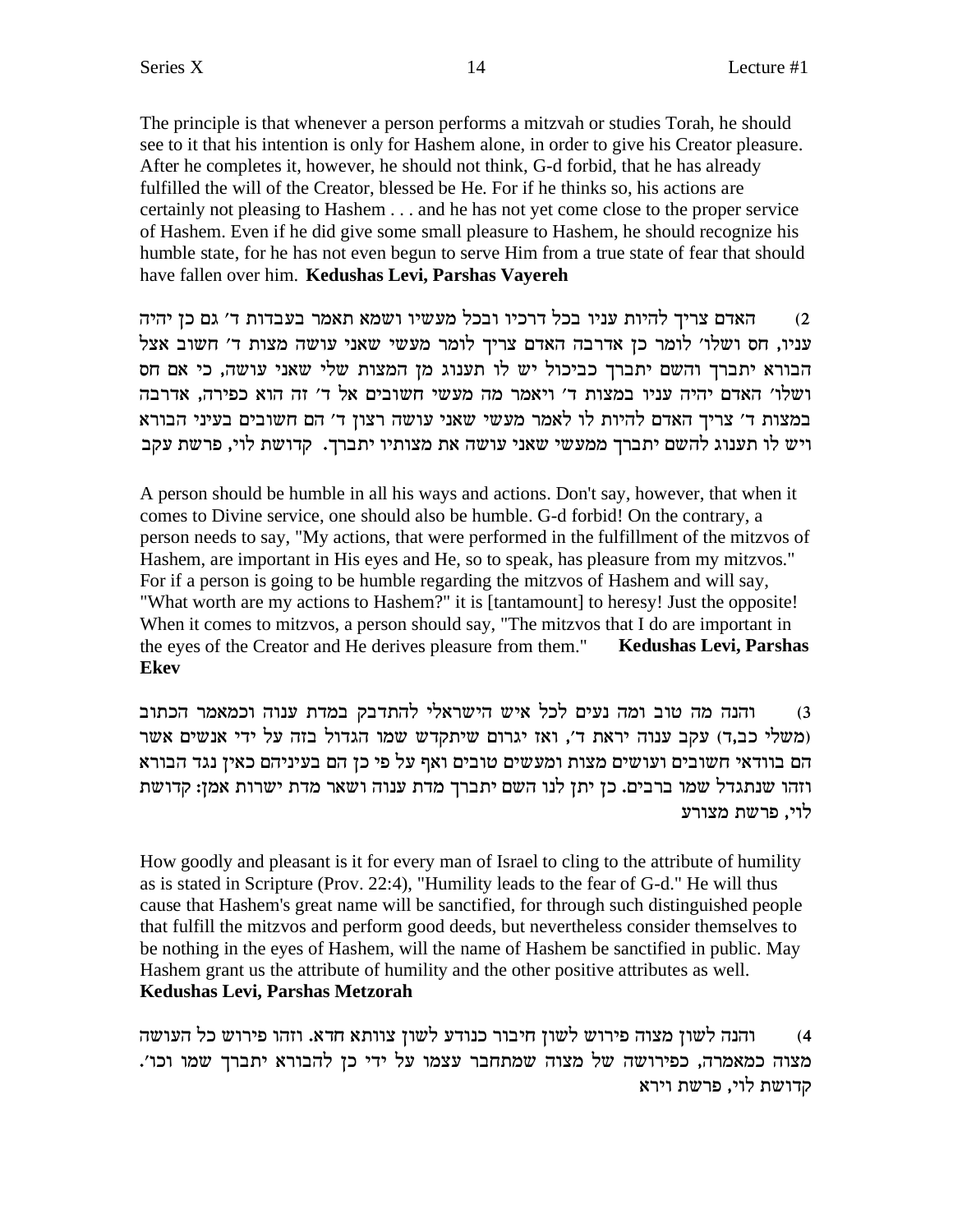Behold the root of the word "mitzvah" means connection, as the word mitzvah and the word tzavssa (connection) are really one. This means to say that if one performs a mitzvah properly, it means that he is connecting himself thereby to Hashem. Kedushas Levi, Parshas Vayereh

### $E_{\cdot}$

הכלל הוא שצריך אדם להתבונן בכל דרכיו ובכל מעשיו שיהא לשם שמים, . . . וזהו סוד המוציא לחם מן הארץ, כי לחם מרומז על הקדושה בסוד לחם ג׳ הויות. וארץ, מרומז על הארציות וגשמיות והוא מוציא לחם, היינו הניצוצות הקדושים מן הארץ מן הארציות ומן .<br>החיצונים. נמצא כשאדם הולך בדרך הנ"ל הוא מורה על אהבה עזה ועצומה שיש לו בו יתברך ואין לו דרך גדול מזה, כי כל מקום שהולך ובכל דבר שעושה אפילו בדברים חיצונים בעולם הזה הוא עובד את בוראו יתברך: קדושת לוי, פרשת וישלח

The general principle is that a person needs to probe all of his ways and actions so that they be done for the sake of Heaven. . . . This is what is alluded to in the blessing, "hamotzi lechem min ha-aretz" (He who brings forth bread from the earth), for the word "lechem" hints at the concept of sanctity, for the gematria (numerical equivalent) of the word "lechem" is equal to three times the gematria of the Tetragrammaton. The word "eretz" alludes to earthiness. Hence, He extracts "lechem" meaning those sparks of spirituality from "ha-aretz" from the extrinsic [and unholy].... Kedushas Levi, Parshas Vayishlach

# VIII. Repentance and Renewal

# $\mathbf{A}$ .

איתא בגמרא ולקחתם לכם ביום הראשון, וכי ראשון הוא וכו׳, אלא ראשון לחשבון עונות. שלכאורה אין לו ביאור כאשר האריכו למעניתם המפרשים הקדמונים. והנראה, כי באמת נכון הדבר שבימים האלו מראש השנה עד יום הכפורים כל איש ואיש בודאי עיניו פקוחות על כל דרכיו לשוב אל ד' איש לפי שכלו יהולל ולפי מדריגתו מפחד ד' ומהדר גאונו בקומו לשפוט הארץ כי קרוב יום ד' ומי יכול להצטדק בדין ומי הגבר אשר לא ירא ואיזהו נפש אשר לא תעונה, כי יבא להיות נשפט לפני שופט כל הארץ על כל מעשיו הלא החרד על דבר ד' יעשה במרום הר שכלו לתקן את אשר עוות והתשובה נקרא תשובה מיראה. ואחר יום הכפורים כשעוסקין במצות סוכה ולולב וד׳ מינים וצדקה כיד ד׳ הטובה בנדבה וחובה לעבוד את עבודת ד׳ בשמחה וטוב לב, אזי התשובה הזאת תשובה מאהבה. וידוע מאמר חכמינו ז״ל שעל ידי תשובה מיראה הזדונות נהפכו לשגגות ועל ידי תשובה מאהבה הזדונות נהפכו לזכיות כאשר איתא שם. והקדוש ברוך הוא ברוב רחמיו וחסדיו הרוצה בתקנות השבים לפניו באמת ובאהבה כאמור ולא תחפוץ במות המת כי אם בשובו מחטאיו וחיה. על כן בחג הזה שאנו באים לחסות בצל ש–די על ידי מצות ומעשים טובים מאהבת השם יתברך אז מונה העונות לידע כמה מצות יהיה חילוף העונות, מה שאין כן עד סוכות דהוא מיראה אזי לא ימנה כלל שעדיין הם שגגות. אמנם בסוכות שאז הוא מאהבת השם אז השם יתברך מונה וסופר העונות כדי שיתהפכו לזכיות ויהיו מליצים טובים על ישראל. וזהו פירוש ראשון, הוא שנקרא החג הזה ראשון כי לו משפט להקרא ראשון על שיש בו מעלות חשבון העונות ואזי הוא משפיע לנו טובה וברכה כאשר רצונו יתברך להשפיע תמיד, כי יותר ממה שהעגל רוצה לינק פרה רוצה כו׳: ר׳ לוי יצחק, ס׳ קדושת לוי, פרשת וילך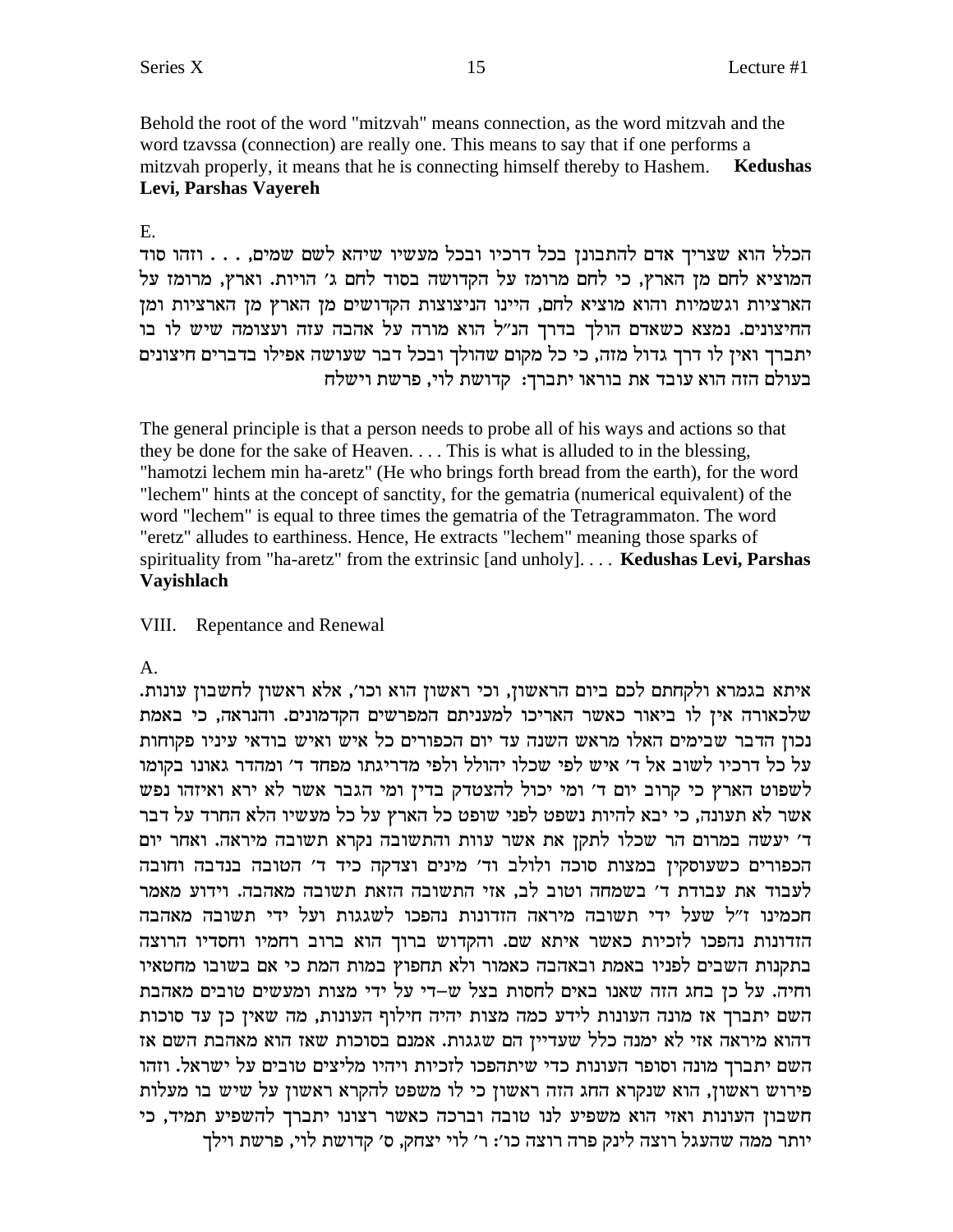$B<sub>1</sub>$ 

אם כן שעיקר הנס היה רק על שרצו להעבירנו מתורתנו הקדושה והקדוש ברוך הוא ברוב רחמיו הצילנו מגזירה הזאת מהראוי לכל אחד אשר בשם ישראל יכונה לשום בשכלו להתמיד בתורתו יתברך כי הם ימים ראוים לכך, דהיינו שבכל חנוכה החל להאיר עלינו הארתו יתברך מתורתו ולא לילך בקול משחקים כלל חס ושלו׳ ובפרט שראיתי היום שבעונותינו הרבים נפרצה פרצה באחינו בית ישראל לשחוק בקארטין וקל בעיניהם דבר זה. אבל הוו יודעים שבכל קארט יש בודאי קליפה גדולה אשר לא ראויה להזכירה סהדי במרומים שלא לדרוש כוונתי רק להסיר מכשול מבני אדם דעו אחי ורעי כמה מכשולות יש בשחוק הזה. א', שבודאי בעת הזאת נשכח ממנו יראת ד'. הב', שבודאי נראה בעיני שהוא גזלן. הג׳, שמטמאים את עצמם בקליפות אשר אין ראוי להביא תוך הפה בכן אחי ורעי בקשתי מאד שאל יקל בעיניכם דבר זה הלא יותר טוב שבעת הזאת ילמוד בתורת השם יתברך או לילך אל תלמיד חכם הקרוב לו לבקש תורה מפיו אזי בוודאי יאיר עליו הארת הנס ויעשה לנו השם יתברך ניסים ונפלאות בתורתו יתברך במהרה בימינו אמן: ר׳ לוי יצחק, ס׳ קדושת לוי, דרושים לחנוכה

Since the essential miracle [of Chanukah] was that at the time that the [Greeks] wanted to remove us from our holy Torah, the Holy One, blessed be He, in His immense mercy, saved us from that decree, it is only fitting that anyone who considers himself to be part of the people of Israel should apply himself [during Chanukah] to the study of Torah. For these days are appropriate for Torah study, as the light of Hashem, through his Torah, shines upon us during this time. We should not, G-d forbid, follow the sounds of the merry makers. He should especially not engage in card playing, which I have witnessed to be a widespread breach in the Jewish community, due to our immense sins. Although this practice is not perceived to be a serious sin, you should know that every card certainly contains a terrible kelipah (lit. husk i.e. an evil force). G-d is my witness, my sole intention is to remove a stumbling block from humanity. You should know, my brothers and friends that there are several problems with card playing: 1) At the time of play a person most certainly has forgotten the fear of Hashem. 2) In my eyes, I consider the person to be a thief. 3) At the time of play, he is polluting himself with such terrible kelipos that my mouth cannot utter them, [due to their repugnance]. My brothers and friends, I beseech you to take this seriously. It would be better for you to study under a Torah scholar, then most certainly the light of the miracle will shine upon us and He will make miracles and show us wonders through the power of His Torah. May it speedily happen in our days. Amen. Kedushas Levi, Chanukah

C.

פ"א נתפס למאסר איש ישראל עבור גניבה והי' נשקף לו עונש קשה השתדל הה"ק להצילו ועלתה בידו כשנשתחרר אמר לו הרב ראה כמה בזיונות סבלת את עצמך בחינם והאיך היית בסכנה. התעשה כה עוד? ומה בכך השיבו הגנב אם לא הצלחתי היום אצליח למחר! התרגש הה״ק ואמר גם מהגנב הזה נוכל ללמוד דרך עבודה אם לא הצלחנו היום נחכה שעכ״פ נצליח מחר ולא נאבד הבטחון. ס׳ תולדות קדושת לוי הספר אות צ׳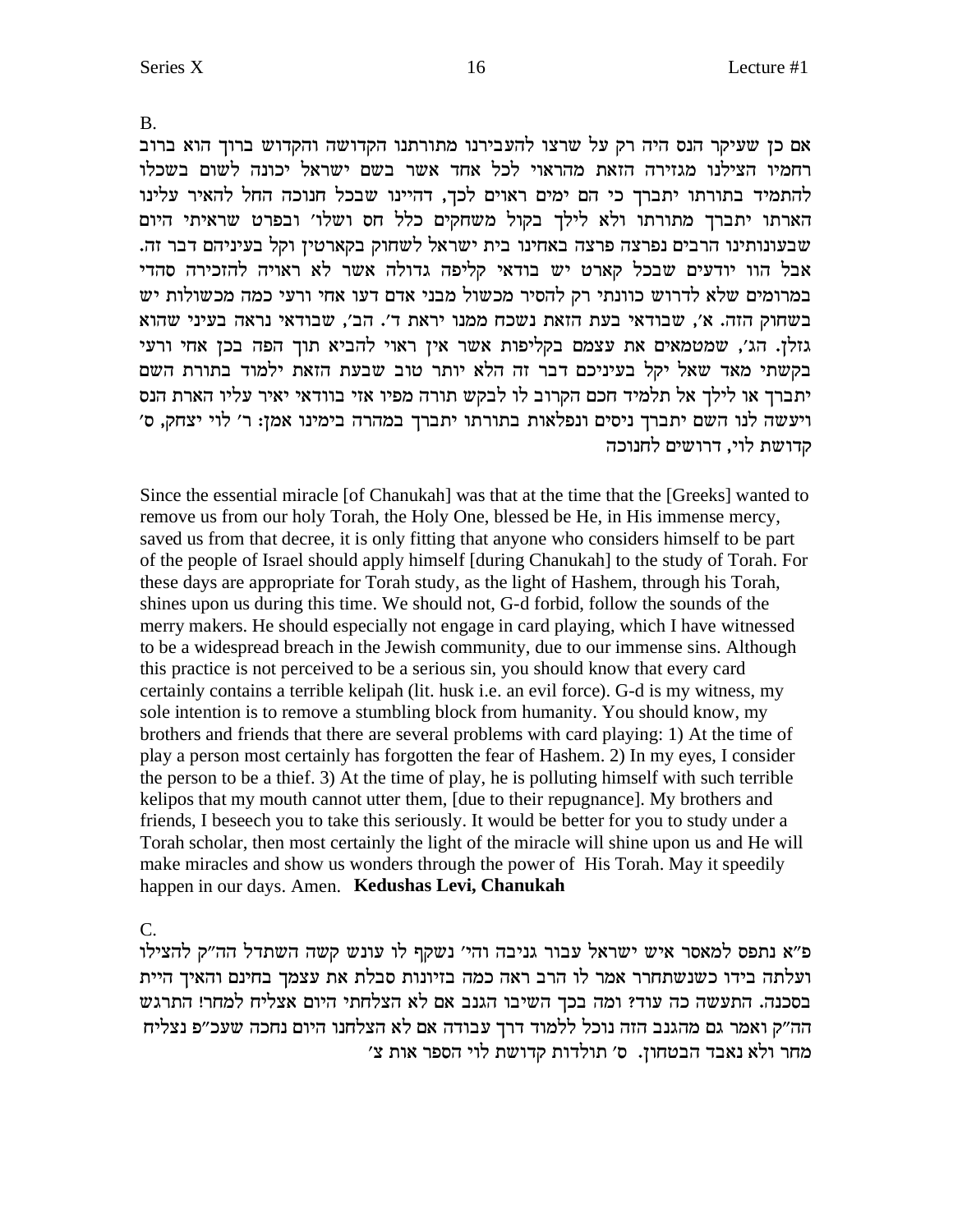One time, a Jewish thief was caught and put in prison and was awaiting a severe punishment. The holy Rabbi, however, managed to save him and was able to bring about his release. The Rav asked him, "Look how much degradation you've suffered for no good reason and look how you put yourself in such danger! Are you going to do such a thing again?" "So what," the thief replied. "Even if I wasn't successful today, tomorrow I'll meet with success!" The holy Rabbi was very moved. He said that we can learn from even a thief how to serve Hashem. Even if we weren't successful today, we can look forward to tomorrow and shouldn't lose hope! Sefer Toldos Kedushas Levi par. 90

 $D_{\alpha}$ 

בנועם שיח אמר פ״א למומר להכעיס שבעירו המפורסם שלא הניח עבירה שלא עבר עלי׳. הנה יש לי קנאה גדולה עליך שברצונך תלוי להשלים א"ע במדרגה גדולה יותר ממני הלא אם תשיב תשובה מאהבה על רוב פשעיך אזי יתרבו זכיותך עד אין לשער. דברים הללו היוצאים מלב קדוש וטהור פעלו פעולה עזה בלב האבן ושב בתשובה. ס׳ תולדות קדושת לוי אות כ״ג

In the Sefer Noam Siach it is related that R. Levi Yitzchak once spoke to a spiteful sinner in his city, a man that was famed for having violated every prohibition in the Torah. The Rav told him, "I am very jealous of you, for you have the power to perfect yourself and rise to a much higher spiritual level than I. If you sincerely repent for your many sins, out of love for Hashem, the merits that you will gain are beyond estimation." Those words, which were uttered in all sincerity from his holy and pure heart, made a profound impression upon [the sinner's] erstwhile heart of stone and he sincerely repented. **Sefer Toldos Kedushas Levi par. 23** 

### Ε.

כיו"ב מסופר שאפיקורס מלומד גדול בתורה שכבר נסה להתוכח עם גדולי ישראל ולא הועילו לטהרו מטומאתו בא פ"א אל הה"ק מבא"ד בחשבו להתווכח עמו. כאשר נכנס האפיקורס לבית הה״ק נתבהל ממראה פניו כאש אוכלת ומתלהב בדביקת הש״י בתורה והנה שמע שהה"ק כופל ואומר: אולי האמת כמו שנכתב בתורה וכמו שנאמר בדברי חז"ל. והאפיקורס לא הבין למי נאמרו הדברים. אח"ז נגש הה"ק אצל האיש מבלי שישאל אותו למה בא ואמר לו בזה הלשון: הנה כבר היית [מוכן] להתווכח בעניני דת ואמונה וכמה גדולי ישראל הראו לך מהתורה ומהקבלה גודל שכר של תורה ומצות ואיומת העונש העוברים עלי׳ ולא הועיל לך יען שלהראות על השלחן את הג״ע ואת הגיהנם א״א. אך שמע נא בני חשוב בלבך. אולי האמת כמ״ש בתורה אולי האמת שיגיע העונש לעוברי עבירה אנה תברח ואנה תמלט הלא הש"י מלא כל הארץ כבודו ולא תוכל לברוח ולהמלט כמו "מזאקן" של מלך בו"ד וא"כ חלילה אבד תקותיך ועתידותיך. – ככה הרבה בדברים עד שנעשה בעת"ש גמור. שם

A similar story is told regarding a certain heretic who was very well versed in the Torah who made a point of debating great Torah scholars. They were not, however, able to have an effect upon his impurity. He once came to the holy Rabbi of Berditchev hoping to engage him in debate. When the heretic entered the home of the holy Rabbi, he was struck by the appearance of the holy Rabbi whose face was like a raging fire in his d'vaikus (devotion) to Hashem and his Torah. The heretic kept on hearing the Rav repeatedly say, "Maybe that which is written in the Torah and is stated by the Sages is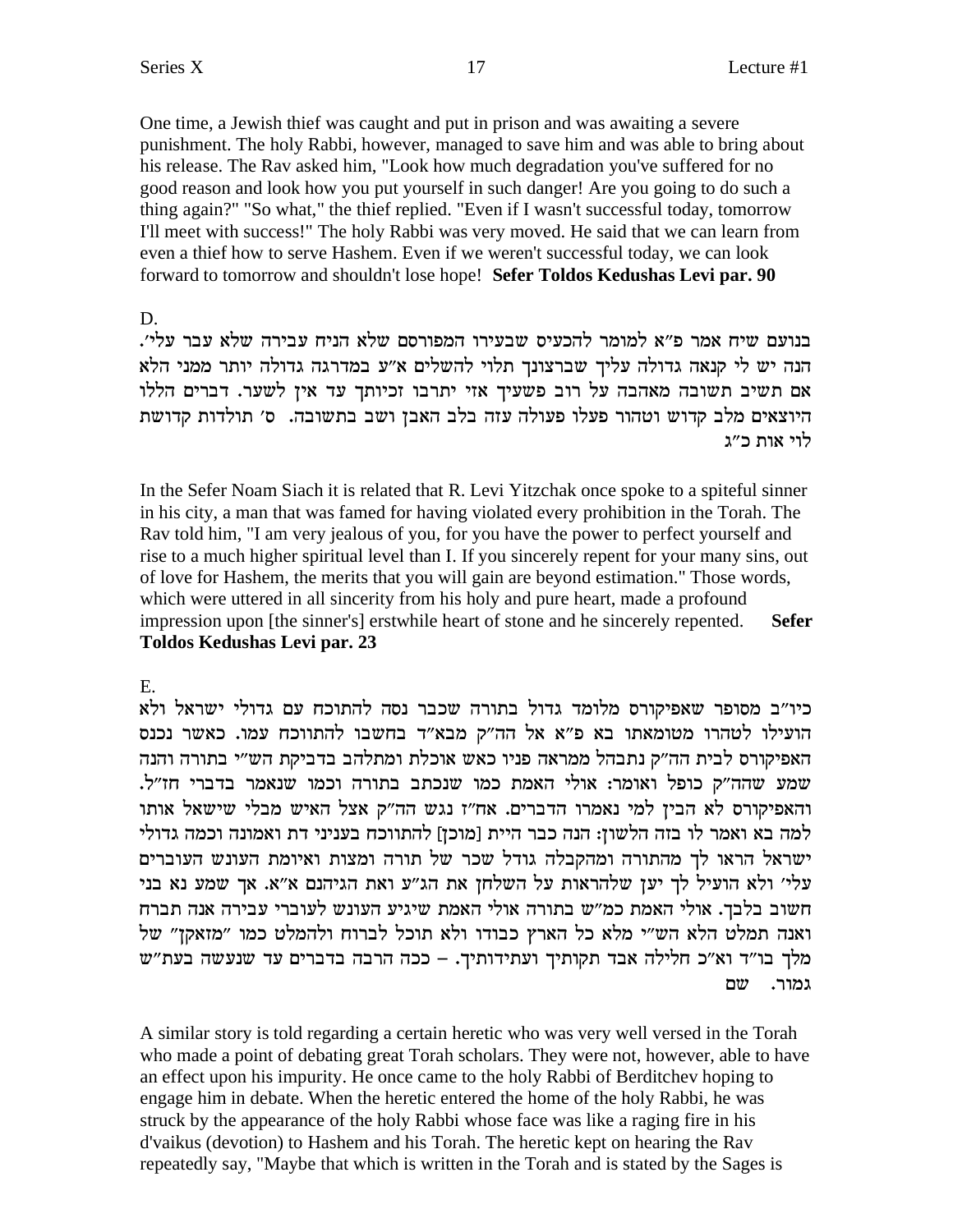true!" The heretic didn't understand to whom those words were addressed. Afterwards, before he could pose his questions, the holy Rabbi came up to him and said, "You came prepared to debate with me in matters of religion and faith. Despite the fact that many of the great scholars of Israel have already shown you the relevant citations of the Torah and the [Cabbalistic] tradition regarding the great reward which is in store for observing the Torah and Mitzvos as well as the terrible punishment for those who violate it, it was of no avail. This is because it is impossible to directly show you Gan Eden (Paradise) or Gehinnom (Purgatory). But please listen and think this through. Maybe it is true as the Torah says. Maybe it is true that punishment will overtake the sinners. Where will you flee and where will you find safety. Behold, the whole world is filled with the glory of Hashem. There is no place to flee and seek safety? . . . If this is so, you will have G-d forbid lost all hope and any future." In this manner, he spoke to him at length until he finally became a complete Baal Teshuva (penitent). Ibid.

#### IX. His Beloved Holy Nation

#### $A<sub>1</sub>$

אך את מטה לוי לא תפקוד כו' בתוך בני ישראל. כי התורה רמ"ח מצות עשה ושס"ה מצות לא תעשה הם אורות. והמשכן הוא מה שהאורות הרוחניות הם מצומצמים במשכן. וישראל הם גם כן אורות התורה. כי כל אחד מישראל הוא אות מהתורה. וכלל הוא, כמו שיש רמ״ח אברים ושס"ה גידים גשמיים, כן יש תרי"ג אורות שכליות בעבודת הבורא והם נקראים אברים הרוחניים והבורא ברוך הוא משפיע תמיד בהשכליות. ויש אדם שמשיג רק השכליות, ויש אדם שמשיג ורואה האיך השפע בא מעילת העילות על השכליות. וזהו הוא מראות הנביא כמו שנאמר (שמואל א׳ ט,ט) כי לנביא היום יקרא לפנים הרואה. וזהו הרמז וזה מעשה המנורה כמראה אשר הראה ד' את משה כן עשה את המנורה, ובמלאכת המשכן לא נאמר כן, כי המשכן רומז על השכליות, והמנורה, רומז על ראיות השפע הוא בכל רגע מעילת העילות על השכליות. וזהו כמראה אשר הראה ד׳ את משה, משה ראה איך השפע בא מעילת העילות על השכליות. ולכך לא פקד את הלוים בתוך בני ישראל, כי ישראל הם מורים על אורות השכליות ולוים מורים על השפע הבא מעילת העילות על השכליות. ולכך בטהרת הלוים כתיב (במדבר ח,ז) והעבירו תער על כל בשרם, כי שערות הם בחינות לבוש והלוים רומזים על בחינה עליונה שהוא בלא לבוש כלל: קדושת לוי פרשת במדבר

... The two hundred and forty eight positive mitzvos and the three hundred and sixty five negative mitzvos are light forces. The Mishkan (Tabernacle) is the combination of all of these light forces in a concentrated form. The Jewish people also contain within themselves the light force of the Torah, for every Jew represents a particular letter of the Torah. The principle is as follows: Just as there are two hundred and forty eight limbs and three hundred and sixty five sinews, so too, there are six hundred and thirteen intelligent spiritual light forces which are used in the service of Hashem. These are referred to as the spiritual limbs . . . Kedushas Levi Parshas Bamidbar

### **B.**

וירד ד' על הר סיני. (שמות יט,כ) ידוע מאמר רבותינו ז"ל (ברכות ה.) שלא כמדת הקדוש ברוך הוא מדת בשר ודם כו'. וכאן המוכר והלוקח שמח דאיתא במסכת בבא מציעא דף נ"ט עיין שם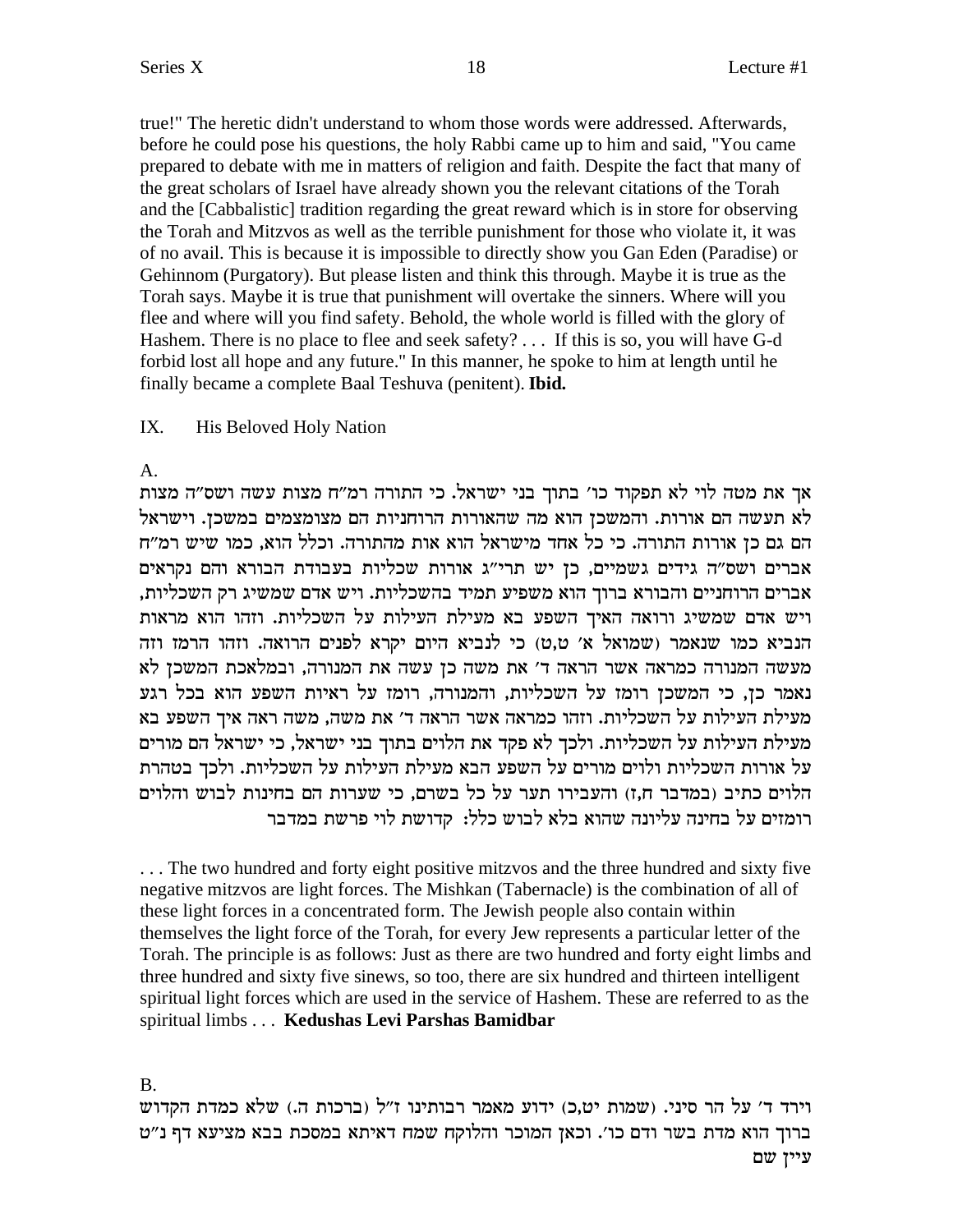גבי מעשה תנור דעכנאי אמר ר' יהושע אין משגיחין בבת קול לא בשמים היא, דהנה התורה ניתן לנו כמו שאנו משיגים התורה ועושים פירוש לתורה כן הוא, הגם שבת קול יוצאת אין אנו משגיחין בבת קול וכביכול אנו מנצחין הבת קול כמאמר (מו"ק טז ע"ב) צדיק מושל א–להים, מי מושל בי צדיק, הקדוש ברוך הוא גוזר גזירה וצדיק מבטלה. וזהו וירד ביראת ד' על הר סיני, כשנתן לנו התורה היה כביכול ירידה, כי נתן לנו התורה ואנו מנצחים הבת קול. קדושת לוי פרשת ואתחנן

 $C_{\cdot}$ 

הנך יפה רעיתי הנך יפה עיניך יונים. (שיה"ש א,טו) רצה לומר, שהקדוש ברוך הוא מתפאר בעמו ישראל הנד יפה רעיתי, שמסגלים תמיד מעשים טובים לאביהם שבשמים ואף שלפעמים הם הולכים בשווקים וברחובות לבקש את שאהבה נפשם על כל זה כל כוונתם לשם שמים שאם ירויחו איזה ממון מפזרין ממנו לצדקה ולענג שבתות וימים טובים ולישב בשבת תחכמוני כאשר יהיה צרכיהם מוכנים. וזהו הנך יפה עיניך יונים, פירוש שתמיד עיניך צופות לדבק בבת זוגך הקדוש ברוך הוא כביכול דוגמת היונה שאינה ממירה בבת זוגה: קדושת לוי שיר השירים

Behold you are beautiful, my beloved, behold you are beautiful, your eyes are like doves. (Shir Hashirim 1:15) The verse means to say that the Holy One, blessed be He, prides Himself in His people Israel [and says to them,] "Behold you are beautiful." This is because they are always beautifying themselves with their good deeds before their Father in Heaven. Even though they, at times, walk in the market places and the streets to seek out that which their spirit desires (wealth), nevertheless, their intention is for the sake of Heaven. For if they make a profit, they distribute some of it to tzedakah (charity) and for the enjoyment of Shabbos and Yom Tov and the profit will enable them to sit amongst scholars, as their needs will be taken care of. This is the meaning of, "Behold you are beautiful, your eyes are like doves." This means that your eyes are constantly looking to cling to your mate, which is the Holy One, blessed be He, similar to a dove who is never unfaithful to its mate. Kedushas Levi, Shir Hashirim

D.

והנה יש להבין שאנו קורין את יום טוב המכונה בתורה בשם חג המצות אנו קורין אותו פסח, והיכן רמז זה בתורה לקרוא יום טוב זה בשם פסח, והלא בכל התורה נקרא יום טוב זה בשם חג המצות. והנה כתיב (שיר השירים ו, ג) אני לדודי ודודי לי, היינו שאנו מספרים שבחו של הקדוש ברוך הוא והקדוש ברוך הוא מספר שבח של ישראל. וכן הוא שאנו מניחין תפילין וכתיב בהן שבח של הקדוש ברוך הוא והקדוש ברוך הוא מניח תפילין שכתוב בהן שבח ישראל. ובזה יובן מה שכתוב בתנא דבי אליהו דמצוה לספר שבחן של ישראל ויש להשם יתברך נחת רוח מזה שמספר בשבחן של ישראל. ונראה הטעם, משום דאסור להסיח דעת מתפילין ומצוה על כל אדם לעסוק תמיד בתפילין, דהיינו או לספר השבח של ישראל דהיינו תפילין דמארי עלמא שכתוב בהן שבח של ישראל כדאמרינן בגמרא (ברכות ו.) תפילין דמארי עלמא מה כתיב בהו מי כעמך ישראל כו׳. או לספר בשבח של הקדוש ברוך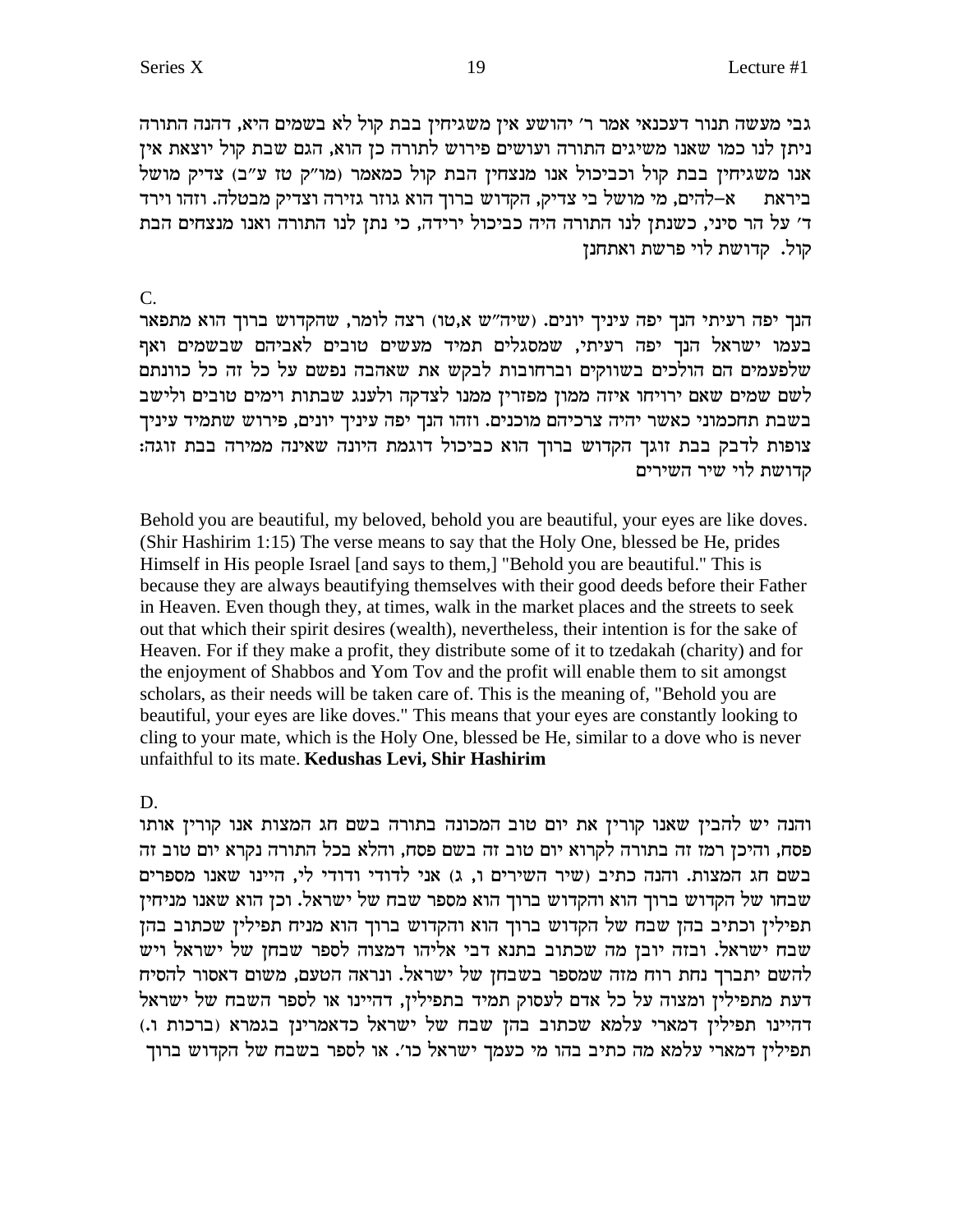הוא דהוא תפילין של ישראל שכתוב בהם שבח השם יתברך, דהיינו שמע, קדש, והיה כי יביאך. ונמצא תמיד אנו מספרים שבח השם יתברך והשם יתברך מספר שבח ישראל. והנה חג המצות נקרא על שבח ישראל. ועיין ברש״י על פסוק ויאפו את הבצק עוגות מצות גו׳ וגם צדה גו׳. ועיין ברש״י מגיד שבחן של ישראל כו׳, שמפורש בקבלה זכרתי לך כו׳, עיין שם. ונמצא נקרא חג המצות על שם שבח ישראל שאפו את הבצק עוגות מצות. ולזה בתורה נקרא יום טוב זה בשם חג המצות כביכו"ל השם יתברך מספר שבח של ישראל. ואנו קורין היום טוב בשם פסח על שם שבח השם יתברך ואמרתם זבח פסח הוא לד׳ אשר פסח כו׳, שהוא שבח השם יתברך על דרך הפסוק אני לדודי ודודי לי: קדושת לוי, פרשת בא

. . . Behold it is written (Shir Hashirim 6:3), "I am for my beloved and my beloved is for me." This means that [as] we relate the praise of the Holy One, blessed is He, the Holy One, blessed is He, relates the praises of Israel. Similarly, we put on tephilin upon which is written the praises of the Holy One, blessed is He, and the Holy One, blessed is He, puts on tephilin upon which is written the praises of Israel. With this we can understand that which is written in the Midrash Tana D'Vei Eliyahu, that there is a mitzvah to speak of the praises of Israel and Hashem has pleasure from the person who speaks the praises of Israel. It seems to me that the reason is that it is forbidden to be inattentive to the tephilin that one is wearing and it is therefore a mitzvah to constantly be involved in the tephilin, which means, [metaphorically,] that one must either speak praises of Israel for in the tephilin of Hashem it is written, "Who is like Your people, Israel." (Berachos 6a) or to speak the praises of the Holy One, blessed is He, which are the contents of the tephilin worn by Israel. . . . We therefore always speak Hashem's praises and Hashem always speaks our praises. **Kedushas Levi, Parshas Bo**

#### E.

הנה הבורא ברוך הוא לא בחר רק בישראל לפיכך אין שום אחד רשאי לומר על ישראל שום .<br>דבר רע רק ללמד זכות על ישראל כמו שכתוב גבי מרדכי (אסתר י, ג) דורש טוב לעמו ומרדכי כמנין רב חסד, דהיינו שהקדוש ברוך הוא נותן רב חסד לישראל. קדושת לוי, פרשת בא

Behold, the Creator, blessed is He, chose only Israel, [amongst the nations]. For that reason, no one is allowed to say anything negative about a Jew but must rather defend them, as it is stated in Scripture (Esther 10:3), regarding Mordechai, "He sought the welfare of his people." The gematria of Mordechai (274) is equivalent to the phrase, "Rav Chesed" (abundant kindness). This means that the Holy One, blessed is He, gives an abundance of kindness to Israel. **Kedushas Levi, Parshas Bo**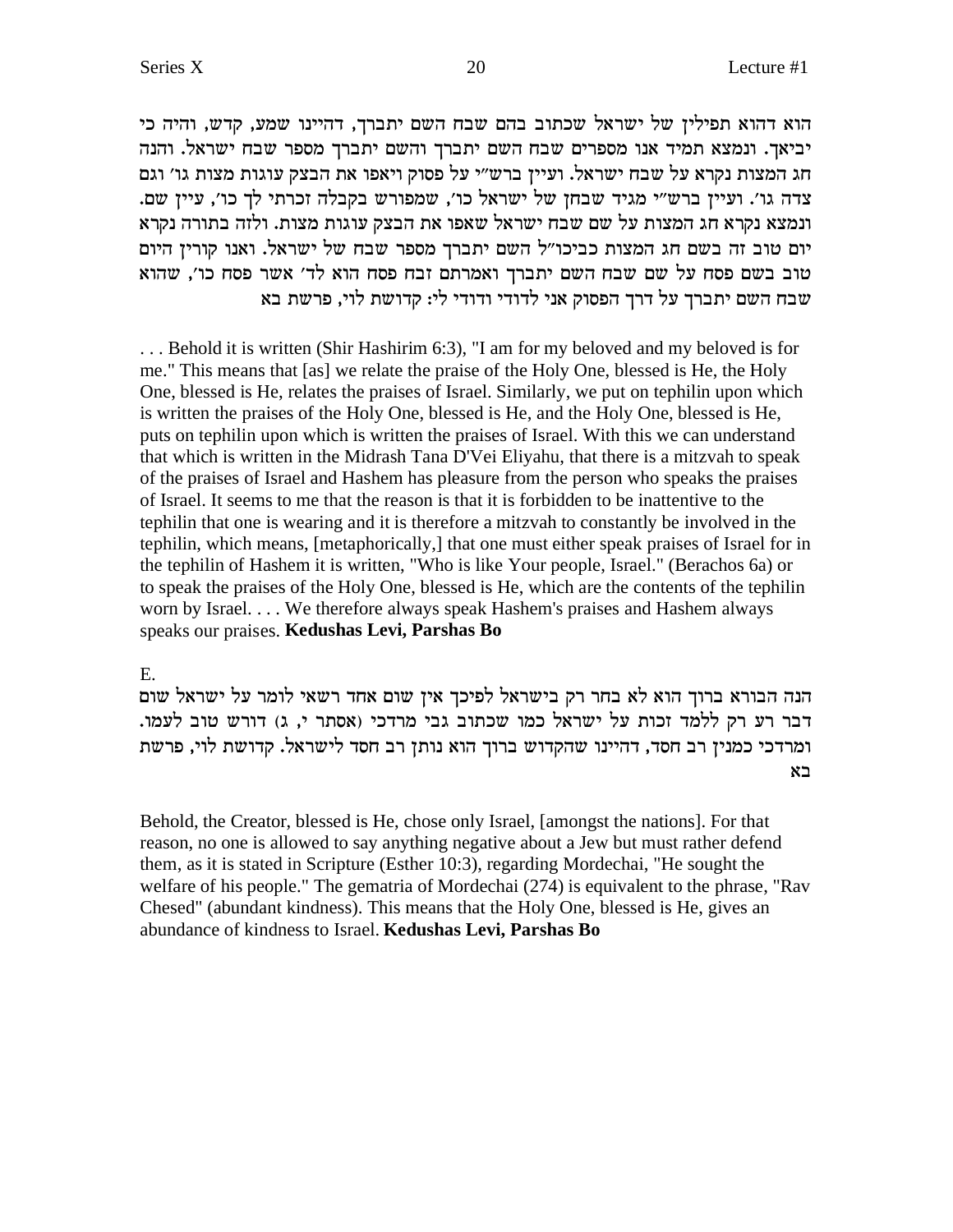Lecture #1

#### $X_{\cdot}$ The Defender of Israel

A.

כמדת רחמנותו ואהבתו העזה לכלל ישראל נתאמת שמו הכנוי שהי׳ נקרא בלשונם "דערבארמיגער" (דערבארימדיקער) וסיבת קרויית השם נתהוה כך, שאז בזמנו יצא הפקודה מהממשלה שכל או״א יכנה לעצמו שם וכינוי המשפחה זולת שם העריסה וכאשר באו להה"ק לשאול באיזה שם יכנה א"ע השיב ואמר כתיב בו תדבק ודרשו הדבק במידתיו מה הוא רחום אף אתה רחום ע"כ קראו לי "דערבארמיגער" (דערבארימדיקער) ונשאר לו שם כינוי זה. ס׳ תולדות קדושת לוי אות צ״א

The extent of his compassion and great love of Israel became evident in the [legal family] name which he chose, Derbarimdiger (the compassionate one). The reason he chose that name was because the government at that time demanded that each one choose a legal family name besides for one's personal name. When they came to ask him, he said, "It is written, 'Thou shalt cleave to Him.' Our Sages interpret this to mean that one must cleave to the Divine attributes. Just as He is compassionate, so too, you should be compassionate. I therefore chose the name, Derbarimdiger (the compassionate one)." Sefer Toldos Kedushas Levi par. 91

### **B.**

[אמר חוני המעגל:] רבונו של עולם בניך שמו פניהם עלי שאני כבן בית לפניך, נשבע  $(1)$ אני בשמך הגדול שאיני זז מכאן עד שתרחם על בניך. התחילו גשמים מנטפין, אמרו לו תלמידיו: רבי, ראינוך ולא נמות. כמדומין אנו שאין גשמים יורדין אלא להתיר שבועתך. אמר: לא כך שאלתי, אלא גשמי בורות שיחין ומערות. ירדו בזעף, עד שכל טפה וטפה כמלא פי חבית. ושיערו חכמים שאין טפה פחותה מלוג. אמרו לו תלמידיו: רבי, ראינוך ולא נמות. כמדומין אנו שאין גשמים יורדין אלא לאבד העולם. אמר לפניו: לא כך שאלתי, אלא גשמי רצון ברכה ונדבה. ירדו כתיקנן . . . שלח לו שמעון בן שטח: אלמלא חוני אתה – גוזרני עליך נידוי. שאילו שנים כשני אליהו שמפתחות גשמים בידו של אליהו לא נמצא שם שמים מתחלל על ידך? אבל מה אעשה לך שאתה מתחטא לפני המקום ועושה לך רצונך, כבן שמתחטא על אביו ועושה לו רצונו. ואומר לו: אבא, הוליכני לרחצני בחמין, שטפני בצונן, תן לי אגוזים, שקדים, אפרסקים, ורמונים - ונותן לו. ועליך הכתוב אומר (משלי כ"ג) ישמח אביך ואמך ותגל יולדתיך. תענית כג.

Choni HaMaagal (the circle maker) said: Master of the Universe, Your children are looking towards me to help them, for I am like a member of Your household. I swear by Your great name that I am not moving from here until You show compassion towards Your children. It then started to drizzle.... He said: I didn't ask for this kind of rain! We want rain that will fill cisterns, basins and pools. It then started to pour fiercely . . . He said: This is not what I asked for! We want rain of blessing that falls graciously. It then started to rain normally.... Shimon ben Shetach sent him the following message: If it would be someone else, Choni, I would have excommunicated him! . . . But what can I do to someone like you who acts with disrespect towards the Omnipresent and yet He grants your desire, as a son who acts disrespectfully towards his father and he grants him his desires; if he says to him, Father, take me to bathe in warm water, wash me in cold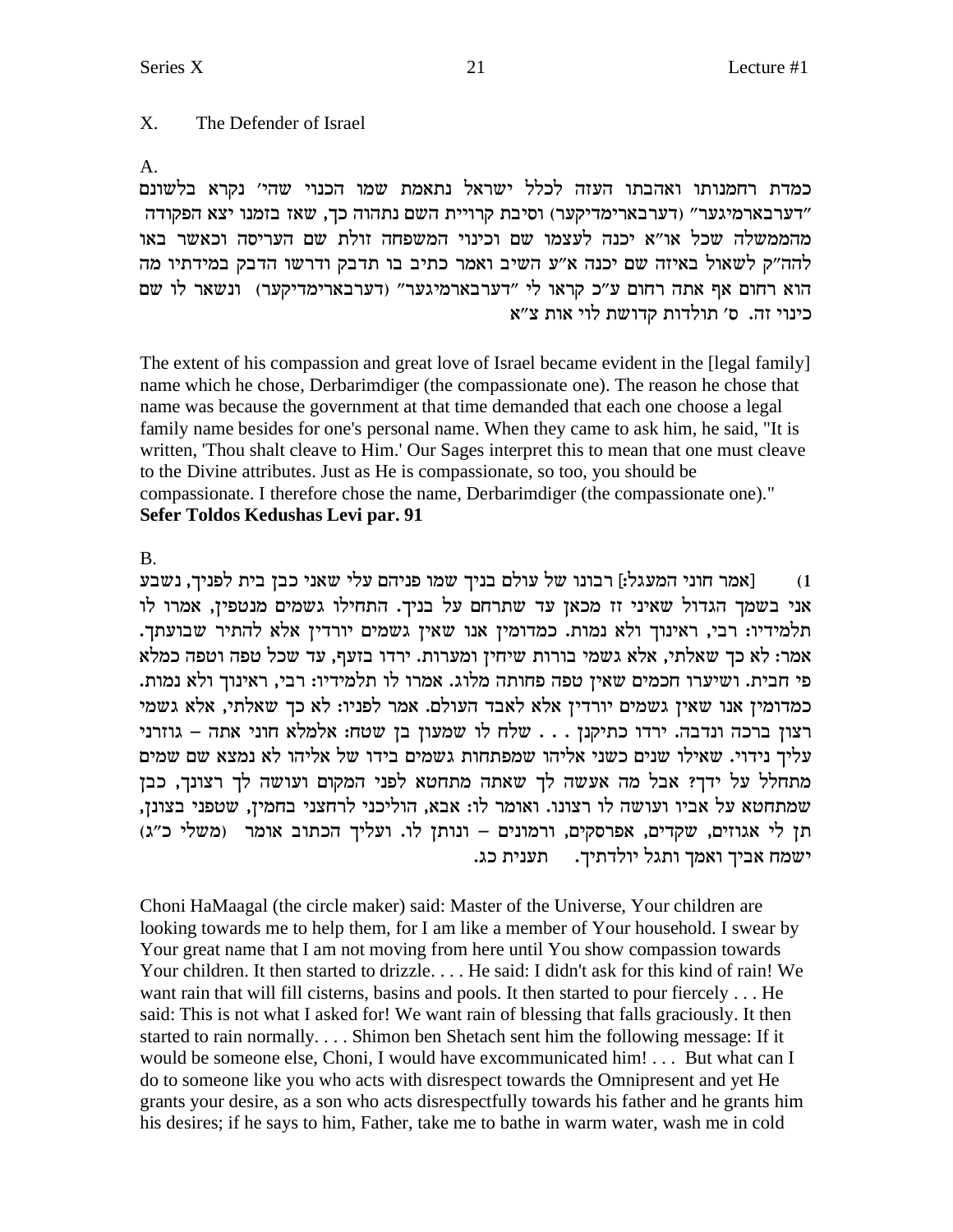water, give me nuts, almonds, peaches, and pomegranates and he gives them unto him. Of you Scripture says (Prov. 23:25), Your father and mother should be happy, and let her that bore you rejoice. Taanis 23a

[היה ר' לוי יצחק אומר פעם אחת בדרשה קודם תק"ש]: רבש"ע אמרת לנו יום תרועה  $(2)$ יהי' לכם ועבור ציוו אחד הלז אנו תוקעים מאה קולות וכמה וכמה רבבות אלפי ישראל תוקעים המאה קולות זה כמה וכמה אלפים שנה – ואנו רבבות אלפי ישראל צועקים ומתפללים ומבקשים ממך זה כמה וכמה מאות שנה תקע רק תקיעה אחת בשופר גדול לחירותינו – ולא תקעת עדיין! ס׳ שער יששכר לר״ה מאמר תקע בשופר אות כ״ב מובא בס׳ תולדות קדושת לוי הנדפס בסוף הספר אות נ״ח

[Once, R. Levi Yitzchak said in a drasha (speech) right before the blowing of the shofar: Master of the Universive, You told us that this day is to be for us a day of blowing the shofar. Because of this we blow a hundred sounds and countless thousands of Jews blew the hundred sounds for so many thousands of years. And we millions of Jews cry out in prayer and beseech You for so many hundreds of years, "Blow just one sound from the great shofar for our freedom," and You haven't blown even one yet! Toldos Kedushas Levi paragraph 58

 $C_{\cdot}$ 

אמר פ״א בר״ה רבש״ע למה לא תתנהג עמנו לכה״פ כהתנהגות יהודי פשוט. יהודי פשוט אם יראה שתפילתו שלו יפלו לארץ אזי תיכף יגביהם וינשקם – ועמך ישראל המה תפילין שלך שאתה מתפאר בהם וכתיב בהם "מי כעמך ישראל גוי אחד בארץ" (עיין ברכות ו.) והם נפלו לארץ מאיגרא רמא לבירא עמיקתא זה קרוב לאלפים שנים ולמה לא תגביהם ותרום קרנם? ס׳ תולדות קדושת לוי הנדפס בסוף הספר אות נ״ט

Once, on Rosh Hashana, he said: Master of the Universe, why can't You act with us [even] like a simple Jew? A simple Jew who sees that his tephilin has fallen to the ground will immediately pick them up and kiss them. Your people Israel are Your tephilin, for You pride Yourself with them as it is written (Chronicles I 17:21): Who is like Your people Israel, a unique nation on earth. Now they have fallen to the ground from a roof so high to a pit so deep, for close to two thousand years, why haven't you picked them up and raised their horn (prestige)! Ibid. par. 59

D.

אמר פ״א רבש״ע אם אתה מוחל עונותיהם של ישראל הרי טוב ואם לאו אפרסם ואגלה שתפילין שלך אינם כשרים ח"ו שהרי בתפילין שלך כתובים שבח ישראל "מי כעמך ישראל גוי אחד בארץ" (עיין ברכות ו.) התינח אם עונותיהם נמחלים. ס' תולדות קדושת לוי אות

 $\sigma'$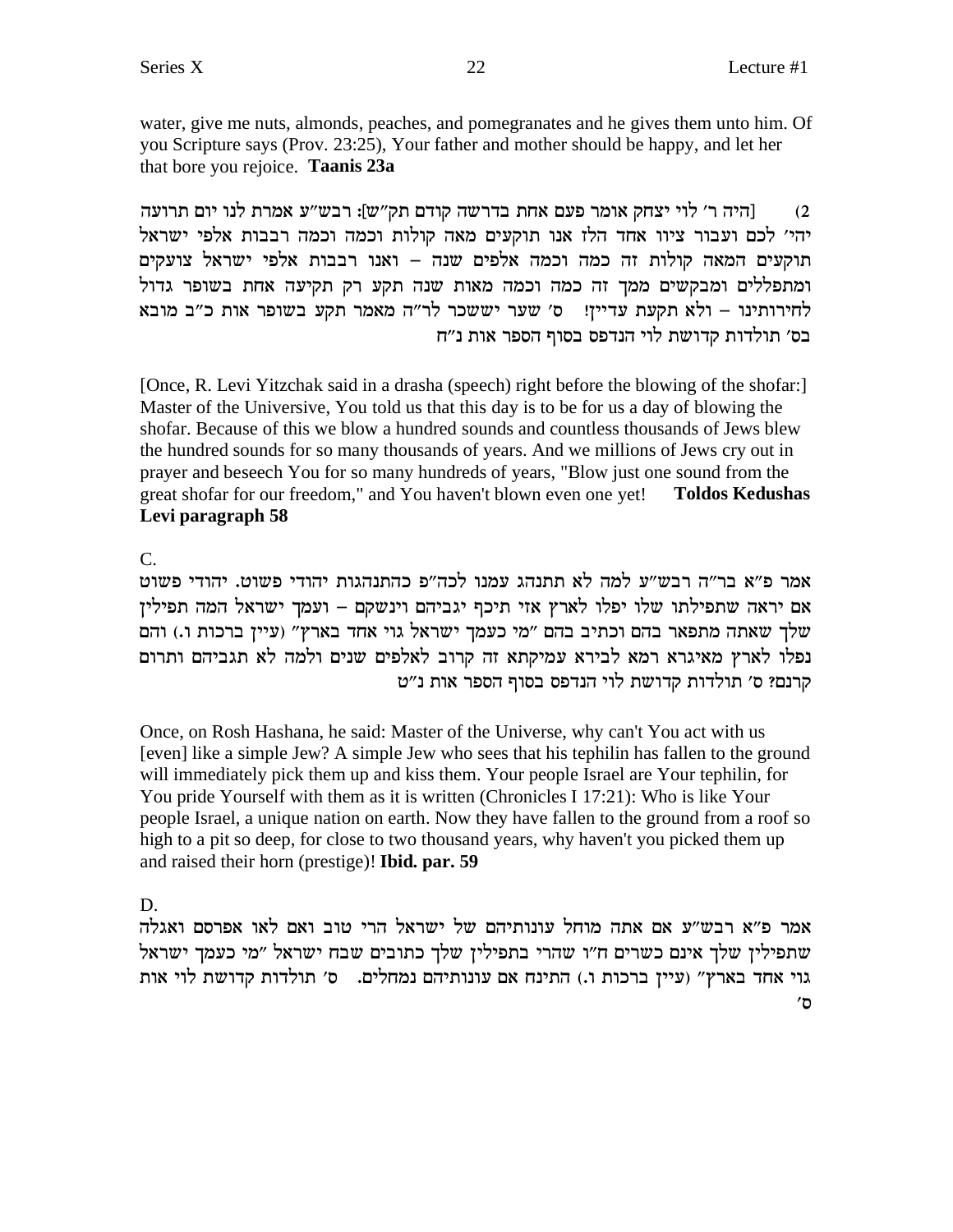On one occasion he said: Master of the Universe, It is best for You to forgive the sins of Israel. If You don't, I will let everyone know that Your tephilin are not kosher, G-d forbid, for in Your tephilin is written, "Who is like Your people Israel, a unique nation on earth." The tephilin are only valid if Israel's sins will be forgiven. Ibid. par. 60

# $E.$

# פ״א בליל כל נדרי אמר רבותי אמרו חז״ל כל האומר דבר בשם אומרו מביא גאולה לעולם ע"כ נאמר אנו דבר בשם אומרו "ויאמר סלחתי כדבריך" שם אות ע"ב

Once, on the night of the recitation of Kol Nidrei, he said, "Raboisai (my masters), our Sages, of blessed memory have said: Anyone who repeats something in the name of the original author brings salvation to the world. Therefore I say in the name of the author (Num. 14:20), "And He said, I have forgiven you, according to your words." Ibid. par. 72

# $F<sub>r</sub>$

סיפר אדמו"ר הגה'ק האבדפ"ה בעל מנח"א זי"ע שהגה"ק מבא"ר ראה פ"א ביוהכ"פ חשכות גדול של דינים קשים ודאנ מאוד ע"ז והנה לעת תפלת נעילה ראה אור חדש שואף זורח כי נמתקו הדינים הקשים, וחקר על סיבת הדבר וגילו לו מן השמים שבמ״א הי׳ מנין של זעלנער יהודים והבעל תפלה שהי׳ ג״כ מאנשי הצבא האיר פני כל העולם בתפלת נעילה שלו ולאשר שאז הי' החוק במדינת רוסיא שאנשי המלחמה נלקחו על עשרה שנים ועוד יותר, נתיישב הה"ק שבשנה הבאה יסע בעצמו למקים הנ"ל למען יראה את דרך התפלה של בעל מלחמה הנ"ל ויהי כאשר בא הה"ק לשם השתדל שיהי' לו האפשרות להתפלל יחד עם הזעלנער'ס ובקושי׳ גדול עלתה בידו שיתפלל עמהם יחד תפלת נעילה. ויהי לפני התפלה ראה הרה״ק והנה נגש איש אחד מאנשי הצבא לפני התיבה ועורר את ריעיו בעלי המלחמה באיזהו דברי התעוררות ואמר להם: אחי ורעי כל העולם שואל ומבקש כעת בקשה הנצרך לו, אחד על פרנסה והשני על אשתו, וב"ב אבל אנו פרנסה ניתן לי מפת בג המלך ב"ב אין לנו וזרע אין לנו מה יהי' תפלתנו – אנו אין לנו אלא בקשה אחת והיא יתגדל ויתקדש שמי' רבא. מדבריו נתעוררו כל המתפללים. אמר הה"ק עכשיו מתורץ לי מהיכן האיר אור גדול. (ורבינו הק' בעל מנח"א הביא אז סיפור הלז סמוכין לדברי הה"ק משינאווע זי"ע שהרבה והפלא בערך חשיבות תפלות של בעלי מלחמה יהודים אשר כמאמרם ובתפלתם יוכלו להכריע את כל העולם לכף זכות.) ס׳ תולדות קדושת לוי אות ע״ח

#### XI. An Eternal Legacy

 $A_{1}$ 

ג-אט פון אברהם און פון יצחק און פון יעקב, בהיט דיין פאלק ישראל פון אלעם בייזין אין דיינעם לויב אז דער ליבער שבת קודש גייט אוועק, אז דיא וואך זאל אונז קומען צו אמונה שלימה, צו אמונת חכמים צו אהבת ודבוק חברים טובים צו דביקות הבורא ברוך הוא, מאמין צו זיין בשלשה עשר עיקרים שלך ובגאולה שלמה וקרובה במהרה בימינו, ובתחית המתים ובנבואת משה רבינו עליו השלו׳. רבונו של עולם דוא ביסט דאך הנותן ליעף כח, גיב דיינע ליבע אידישע קינדערליך אויך כח דיך צו לויבין און דיך צו דינען און ווייטער קיינעם נישט. און דיא וואך זאל אונז קימען צו חסד און צו מזל און צו ברכה און צו הצלחה און צו גזונט און צו עושר וכבוד. און צו בני חיי ומזוני לנו ולכל ישראל אמן.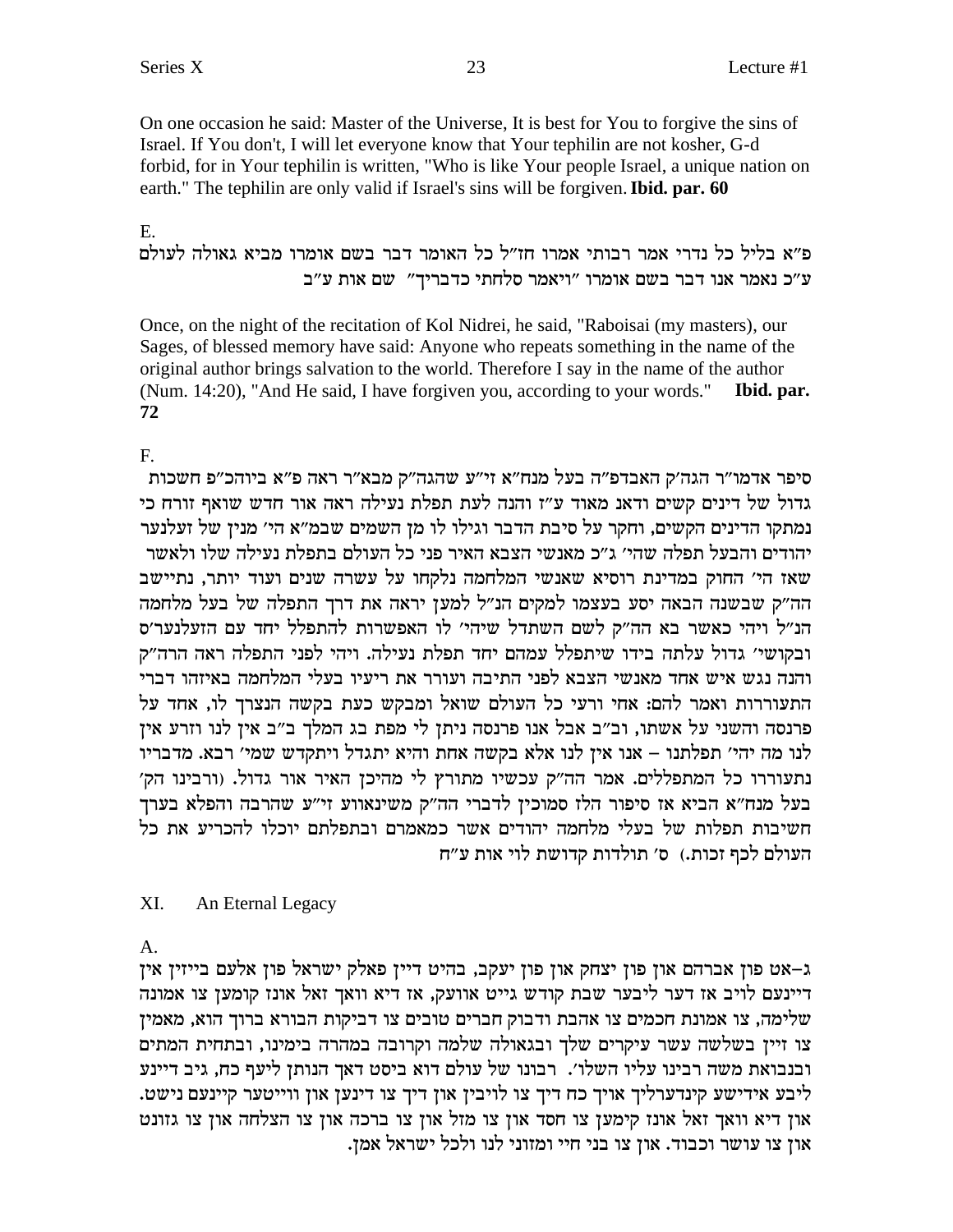הלוי אות ע״ד

G-d of Abraham, of Isaac, and of Jacob, protect Your people, Israel, from all evil in Your praise - as the beloved, Holy Sabbath takes leave - that the coming week may arrive to bring perfect faith, faith in scholars, love of and attachment to good friends, attachment to the Creator, Blessed is He, to have faith in Your Thirteen Principles, and in the complete and close Redemption, speedily in our days, in the Resuscitation of the Dead and in the prophecy of our teacher, Moses, peace is upon him.

24

Master of the universe, since You are the One Who gives strength to the exhausted - give Your beloved Jewish children the strength to praise You, and to serve only You and no other.

health, for wealth and honor, and for children, life, and sustenance, for us and for all Israel. Amen.

May this week arrive for kindness, for good fortune, for blessing, for success, for good

פ״א בר״ה קודם השמ״ע ותפלת יתגדל ופניו כלפיד אש ונגש אל העמוד ואמר: רבש״ע דער מלך זאגט דיא וועלט איז זיין. דער פראנצויז זאגט דיא וועלט איז זיין און איך לוי יצחק בן שרה סאסיא זאג: יתגדל ויתקדש שמיה רבה. וכו' – ונמס לב כל השומע מהתעוררות הגדול ומהתלהבות. ס׳ שער יששכר ח״ב מאמר ישע רב להו״ר אות ל״ח מובא בס׳ תולדות קדושת

Once, on Rosh Hashana, before the commencement of the Amida and Kaddish, with a fiery countenance he approached the Omud (lectern) and said: Master of the Universe, the Czar says that the world is his. Napoleon says that the world is his. And I, Levi

Yitzchak the son of Sarah Sasha says: Yisgadal v'yiskadash shmei raboh! The heart of all of the listeners melted from his great inspiration and burning passion. Toldos Kedushas

גוט מארגן רבונו של עולם! איך לוי יצחק בן שרה סאסיא מבארדיטשאב בין צו דיר געקומן מיט א דין תורה פאר דיין פאלק ישראל. און וואס האסט דו צו דיין פאלק ישראל? און וואס האסט דו זיך אנגעזעזט אויף דיין פאלק ישראל? און וואס נאר א זאך איז "צו את בני ישראל״! און ישראל״! און האס נאר א א און איז ארבר אל ישראל״! און האס האר האר האר האר הא בני ישראל"! טאטענו! כמה אומות יש בעולם, בבליים, פרסיים, אדומים. דיא דאייטשין זאגן: אונזער קייניג איז קייניג! די ענגלאנדער זאגן: אונזער מלכות איז א מלכות! און איך לוי יצחק בן שרה סאסיא מבארדיטשאב זאג: (מלך רם ונשא) יתגדל ויתקדש שמיה רבה! אונ איך לוי יצחק בן שרה סאסיא מבארדיטשאב זאג: לא אזוז ממקומי איך וועל זיך פון ארט ניט רירען!

און א סוף זאל דאס (שוין) זיין און אן עק זאל דאס נעמען ! יתגדל ויתקדש שמיה רבה!

 $\mathbf{R}$ 

Levi par. 74

 $\overline{C}$